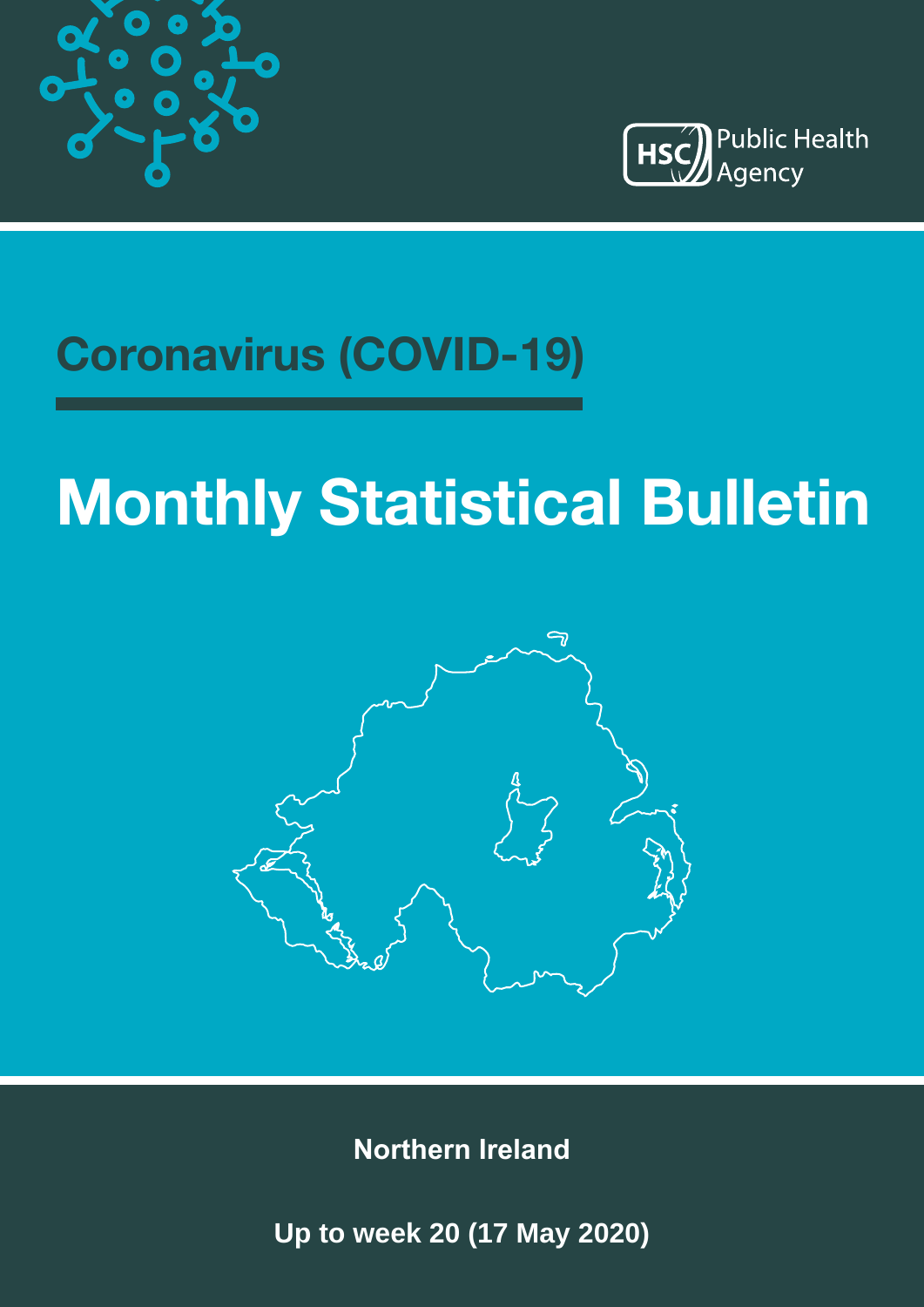## **Summary - Up to week 20 (17 May 2020)**

To week 20, there have been a total of 4,469 laboratory confirmed cases**<sup>1</sup>** of COVID-19, including 578 registered COVID-19 deaths**<sup>2</sup>** in Northern Ireland

| <b>COVID-19 case epidemiology</b>                    |                                                            |  |  |  |
|------------------------------------------------------|------------------------------------------------------------|--|--|--|
|                                                      | 4,469 laboratory confirmed cases                           |  |  |  |
|                                                      | 61% of total cases are female                              |  |  |  |
|                                                      | 28% of total cases reside in Belfast (Local Government     |  |  |  |
|                                                      | District)                                                  |  |  |  |
|                                                      | Highest proportion of confirmed cases (23%) was accounted  |  |  |  |
|                                                      | for by the least deprived 20% of the population            |  |  |  |
| <b>Care home outbreaks (suspected and confirmed)</b> |                                                            |  |  |  |
|                                                      | 137 suspected/confirmed COVID-19 outbreaks reported        |  |  |  |
|                                                      | 28.4% of all Northern Ireland care homes have reported an  |  |  |  |
|                                                      | outbreak                                                   |  |  |  |
|                                                      | Belfast has the highest proportion of outbreaks reported   |  |  |  |
|                                                      | (35.2%)                                                    |  |  |  |
| <b>Primary care syndromic surveillance</b>           |                                                            |  |  |  |
|                                                      | In week 20:                                                |  |  |  |
|                                                      | In-hours Acute Respiratory Infections (ARI) and COVID-19   |  |  |  |
|                                                      | consultation rate: 19.5 per 100,000 population             |  |  |  |
|                                                      | Out-of-hours (OOH) ARI consultation rate: 25.7 per 100,000 |  |  |  |

**<sup>1</sup>** Virological reports; 2020

1

**<sup>2</sup>** NISRA; 2020 - up to 8 May 2020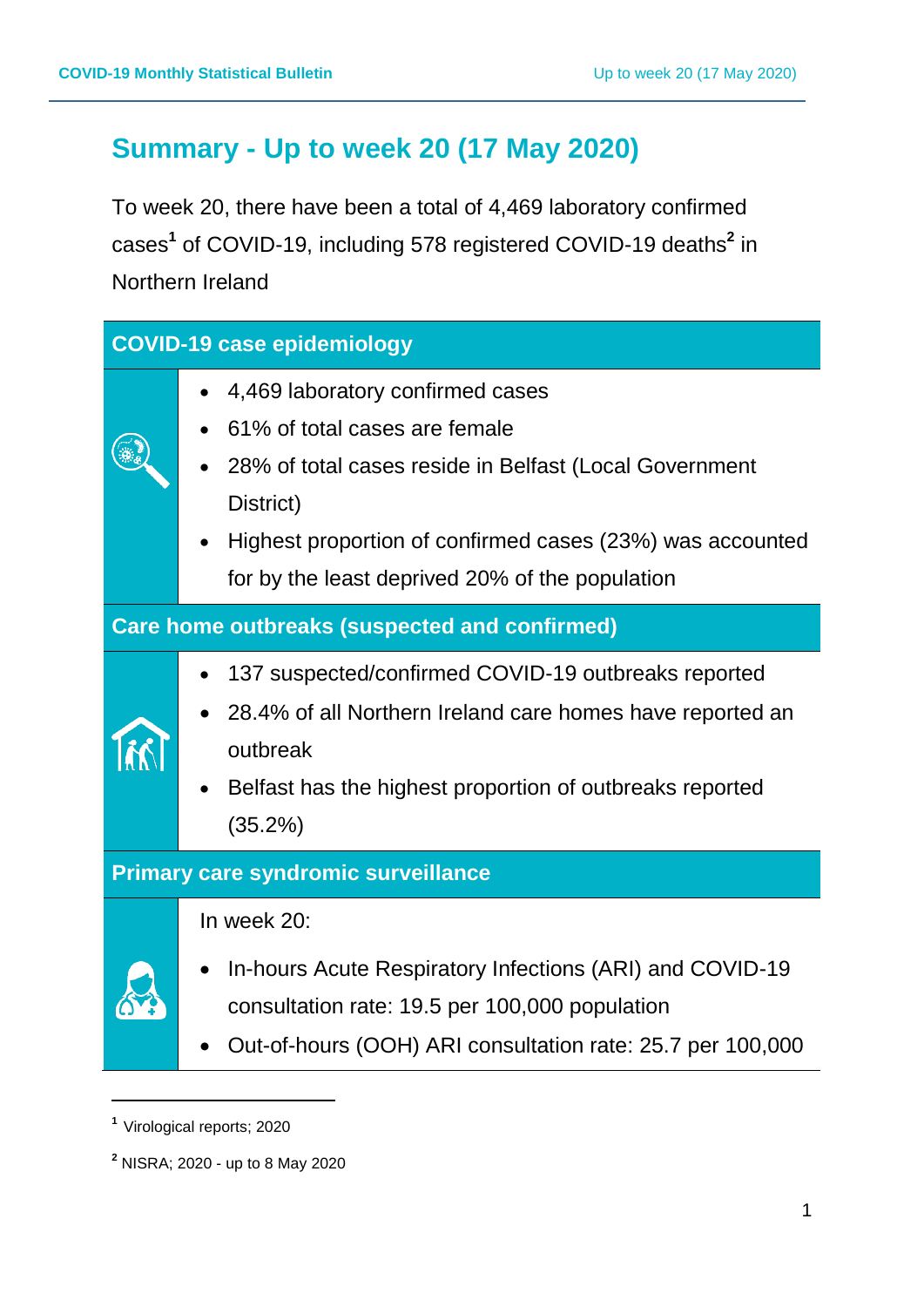|                                   | population<br>OOH COVID-19 consultation rate: 9.0 per 100,000<br>population<br>When samples from the flu spotter programme were tested<br>retrospectively, none were positive for COVID-19: 96% were<br>negative and the other 4% did not have sufficient sample<br>remaining to be tested |  |  |  |  |
|-----------------------------------|--------------------------------------------------------------------------------------------------------------------------------------------------------------------------------------------------------------------------------------------------------------------------------------------|--|--|--|--|
| <b>Critical care surveillance</b> |                                                                                                                                                                                                                                                                                            |  |  |  |  |
|                                   | 90 confirmed COVID-19 individuals reported to the PHA<br>through the COVID-19 critical care online reporting system<br>The majority of reported critical care cases were male (77%)<br>The median age of cases was 58 years (range $28 - 81$<br>years)                                     |  |  |  |  |
|                                   | <b>Mortality surveillance</b>                                                                                                                                                                                                                                                              |  |  |  |  |
|                                   | In week ending 8 May 2020, the proportion of COVID-19<br>$\bullet$<br>deaths registered was 25%. From the beginning of 2020 to<br>week ending 8 May 2020 the proportion was 9%<br>Excess deaths were reported in weeks 13-19; mainly in<br>those over 65 years                             |  |  |  |  |
|                                   | <b>Testing surveillance virology</b>                                                                                                                                                                                                                                                       |  |  |  |  |
|                                   | Total number of individuals tested: 41,851 (10.7% positivity)                                                                                                                                                                                                                              |  |  |  |  |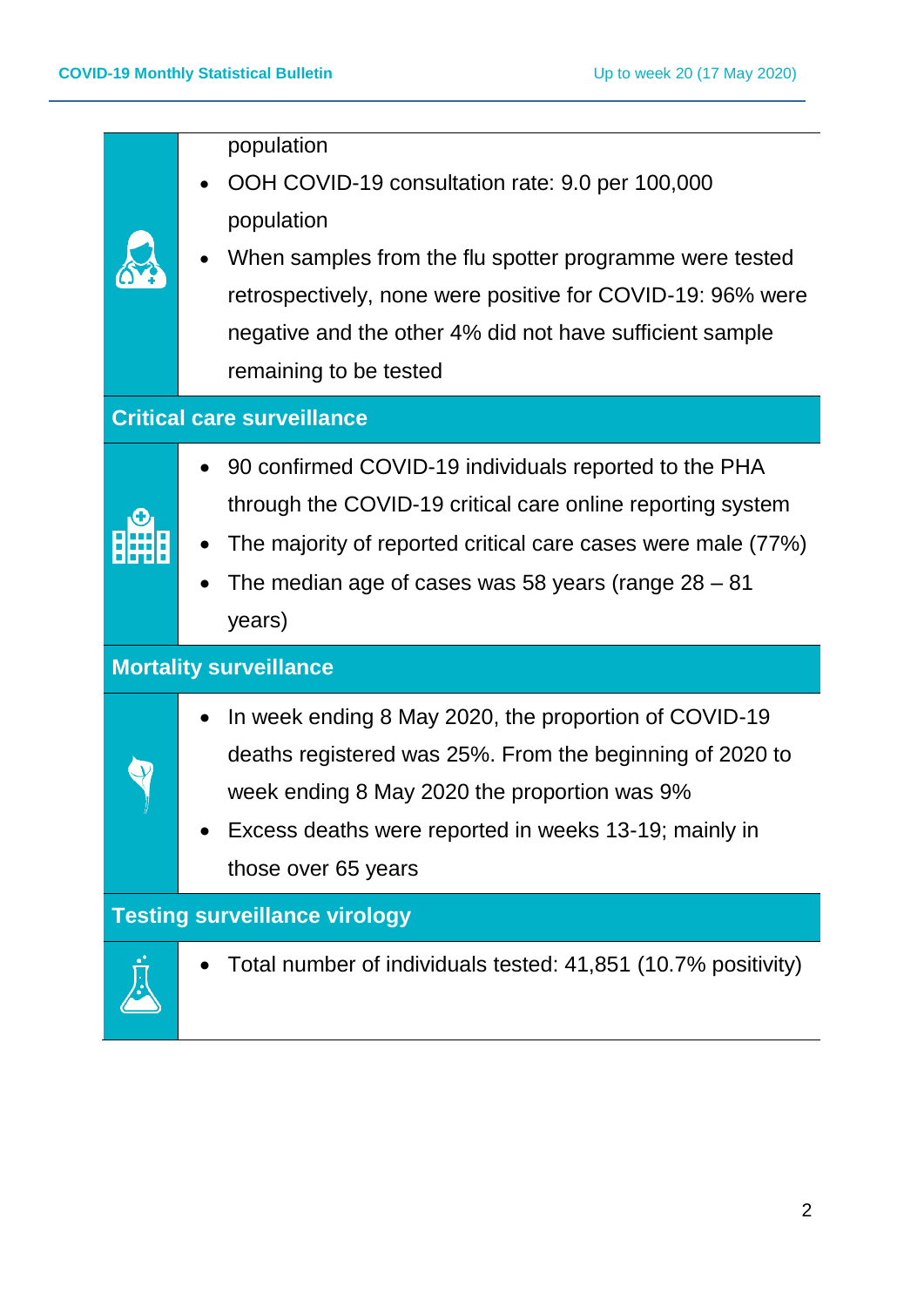## **Introduction**

COVID-19 is a new illness that can affect your lungs and airways. It's caused by a type of virus called SARS-CoV2 (coronavirus).

The Public Health Agency (PHA) Health Protection team has developed this report with the primary focus of looking at the demographic characteristics (age, sex, geographical location, deprivation) of people affected by the virus. It also looks at some of the wider impact of the virus on the healthcare system, comparing recent trends in activity with historic norms.

There is a large amount of data being regularly published regarding COVID-19 (for example, the Department of Health Dashboard and *Deaths involving coronavirus in Northern Ireland* by the Northern Ireland Statistics and Research Agency). This report presents data from existing and newly developed PHA Health Protection surveillance systems that monitor COVID-19 activity in Northern Ireland and complements the range of existing data currently available.

As this is an emerging pandemic the systems used will constantly evolve and the complexity of the analysis will increase. All updates will be documented here.

Unless otherwise stated, data is presented using epidemiological weeks (a standardised method of counting weeks [Monday-Sunday] to allow for the comparison of data year after year). This is dependent on the data available and comparisons are not yet possible due to the recent emergence of this novel virus.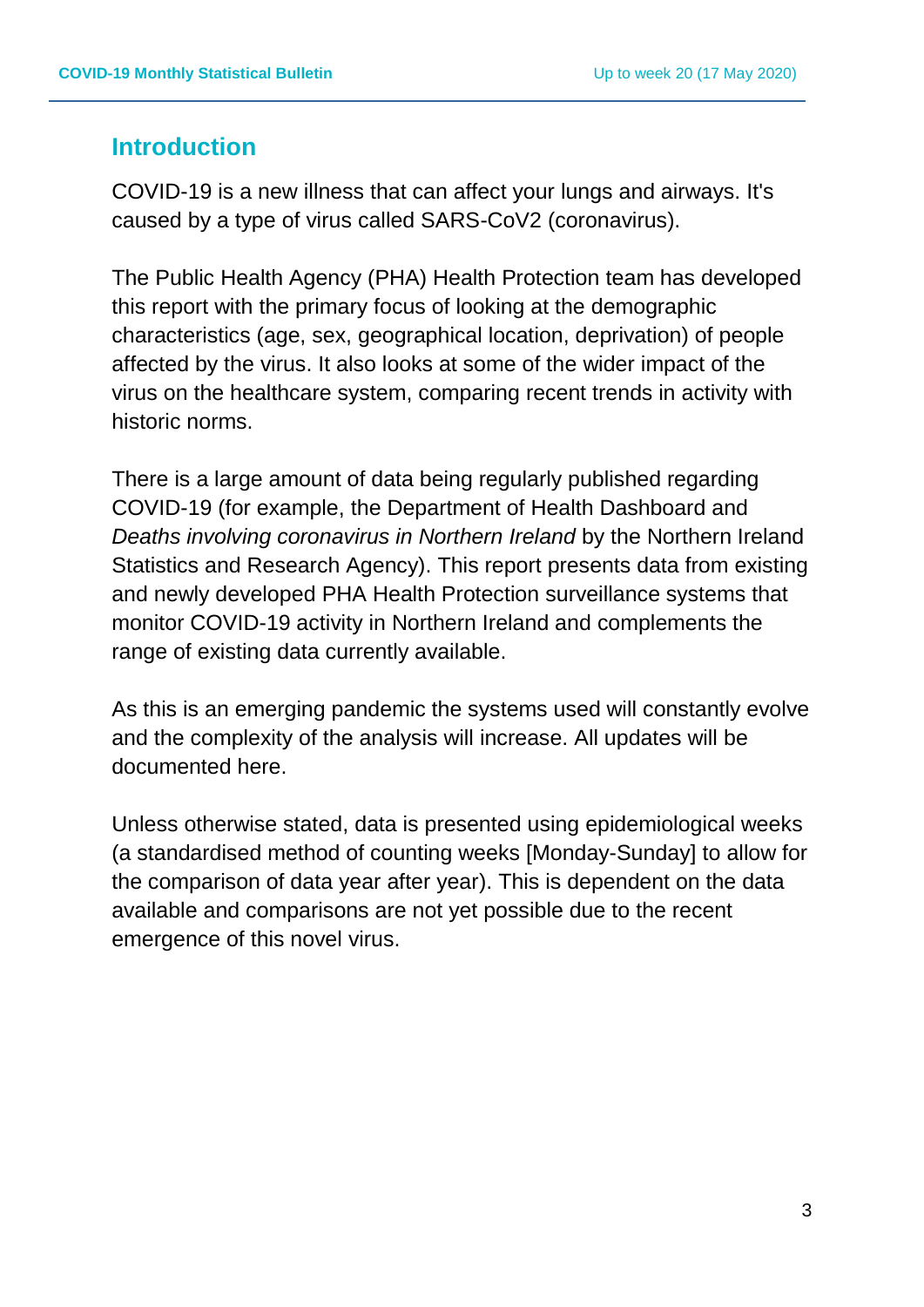

## **Routine laboratory surveillance**

**Figure 1. Laboratory confirmed COVID-19 cases by sample date**

Figure 1 represents the number of new daily cases reported to the PHA (bars) and the cumulative number of cases (solid line). The bars in the most recent days of the latest reporting week have been highlighted because reporting is likely to be incomplete.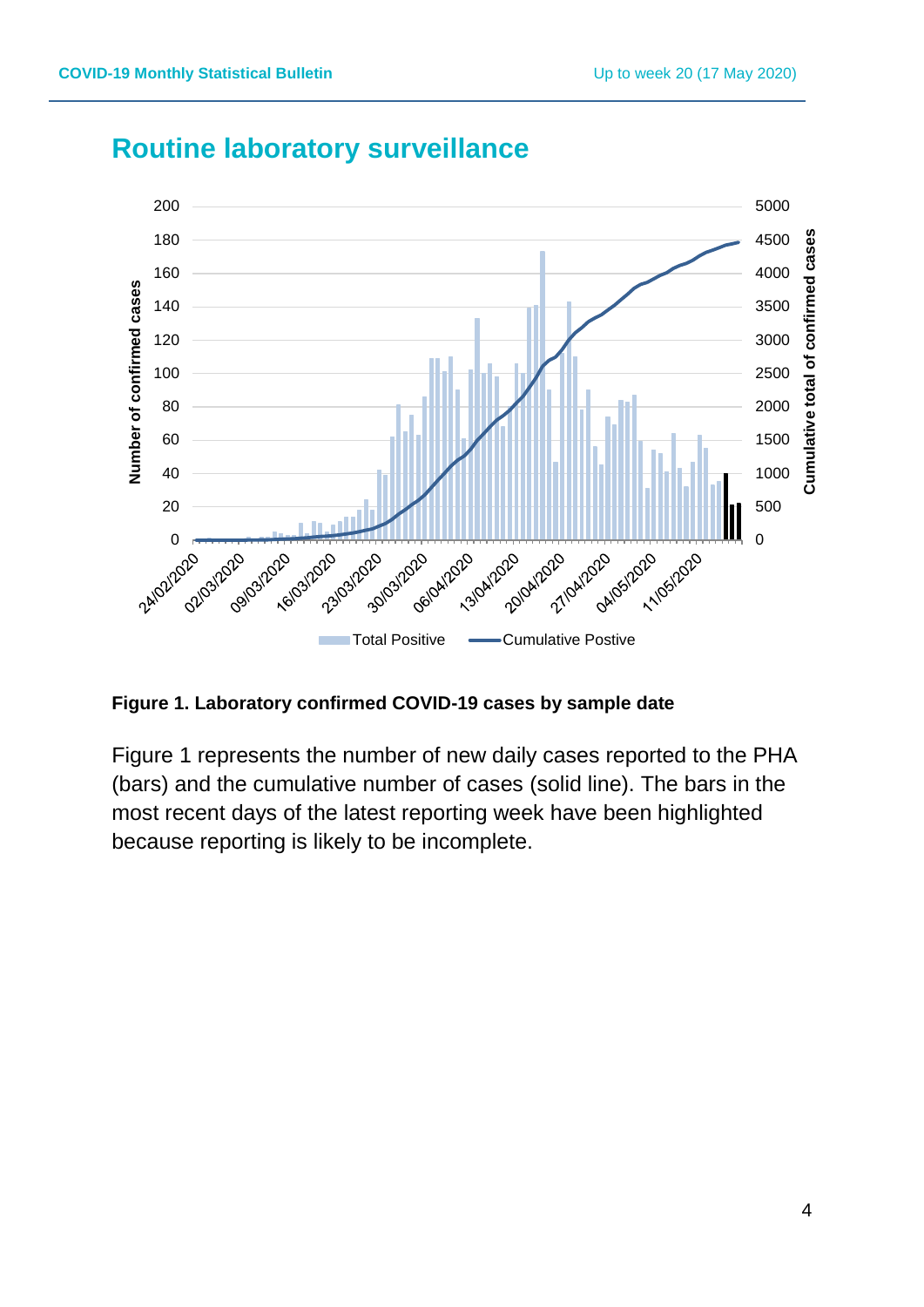

## **Figure 2. Laboratory confirmed cases per 100,000 population, by age and sex, 2020**

*Presentation of rates per 100,000 enables monitoring of cases taking into account different population sizes*

| Table 1. Laboratory confirmed COVID-19 cases, by sex |             |               |        |  |
|------------------------------------------------------|-------------|---------------|--------|--|
| <b>Age Group</b>                                     | <b>Sex</b>  |               |        |  |
|                                                      | <b>Male</b> | <b>Female</b> | Total* |  |
| $0 - 9$                                              | 9           | 11            | 20     |  |
| $10 - 19$                                            | 29          | 50            | 79     |  |
| $20 - 29$                                            | 170         | 355           | 525    |  |
| $30 - 39$                                            | 164         | 336           | 500    |  |
| $40 - 49$                                            | 223         | 408           | 631    |  |
| $50 - 59$                                            | 283         | 425           | 708    |  |
| $60 - 69$                                            | 187         | 203           | 390    |  |
| $70 - 79$                                            | 255         | 222           | 477    |  |
| $80+$                                                | 412         | 720           | 1,132  |  |
| Unknown                                              | 3           | 3             | 6      |  |
| <b>Total</b>                                         | 1,735       | 2,733         | 4,468  |  |

*\*Unknown sex for one case*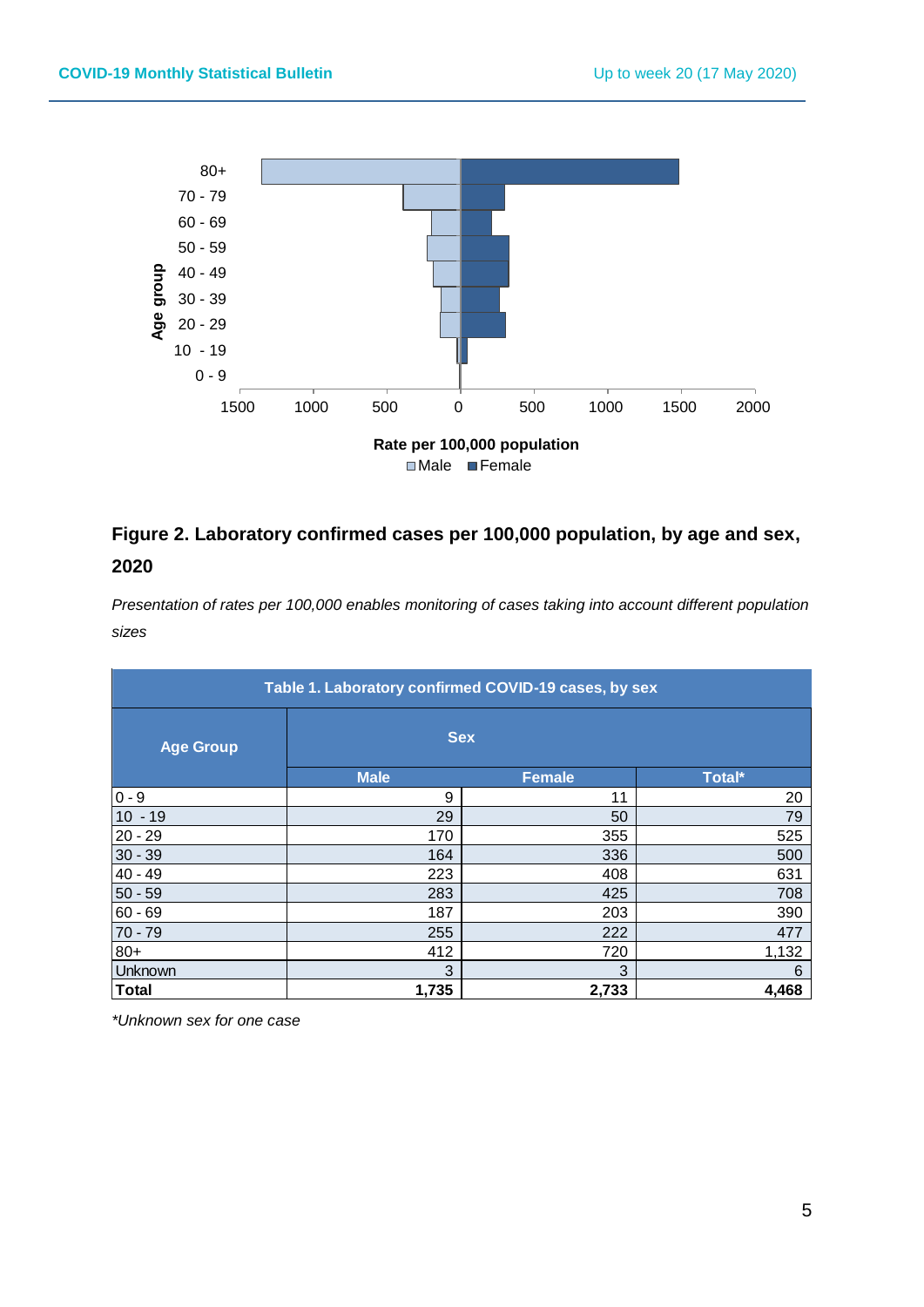| Table 2. Laboratory confirmed COVID-19 cases, by Trust |                             |     |     |              |  |
|--------------------------------------------------------|-----------------------------|-----|-----|--------------|--|
| <b>Trust Area</b>                                      | <b>Epidemiological week</b> |     |     |              |  |
|                                                        | 18                          | 19  | 20  | <b>Total</b> |  |
| <b>Belfast</b>                                         | 117                         | 63  | 33  | 1,246        |  |
| Northern                                               | 73                          | 64  | 47  | 633          |  |
| South Eastern                                          | 98                          | 58  | 80  | 668          |  |
| Southern                                               | 45                          | 60  | 72  | 673          |  |
| Western                                                | 19                          | 7   | 6   | 286          |  |
| Other*                                                 | 121                         | 73  | 16  | 907          |  |
| <b>Unknown</b>                                         | 14                          | 8   | 15  | 56           |  |
| <b>Northern Ireland</b>                                | 487                         | 333 | 269 | 4,469        |  |

*\*Other includes tests conducted by Public Health England (prior to introduction of local testing), and also includes testing from pathology services, GPs and hospices*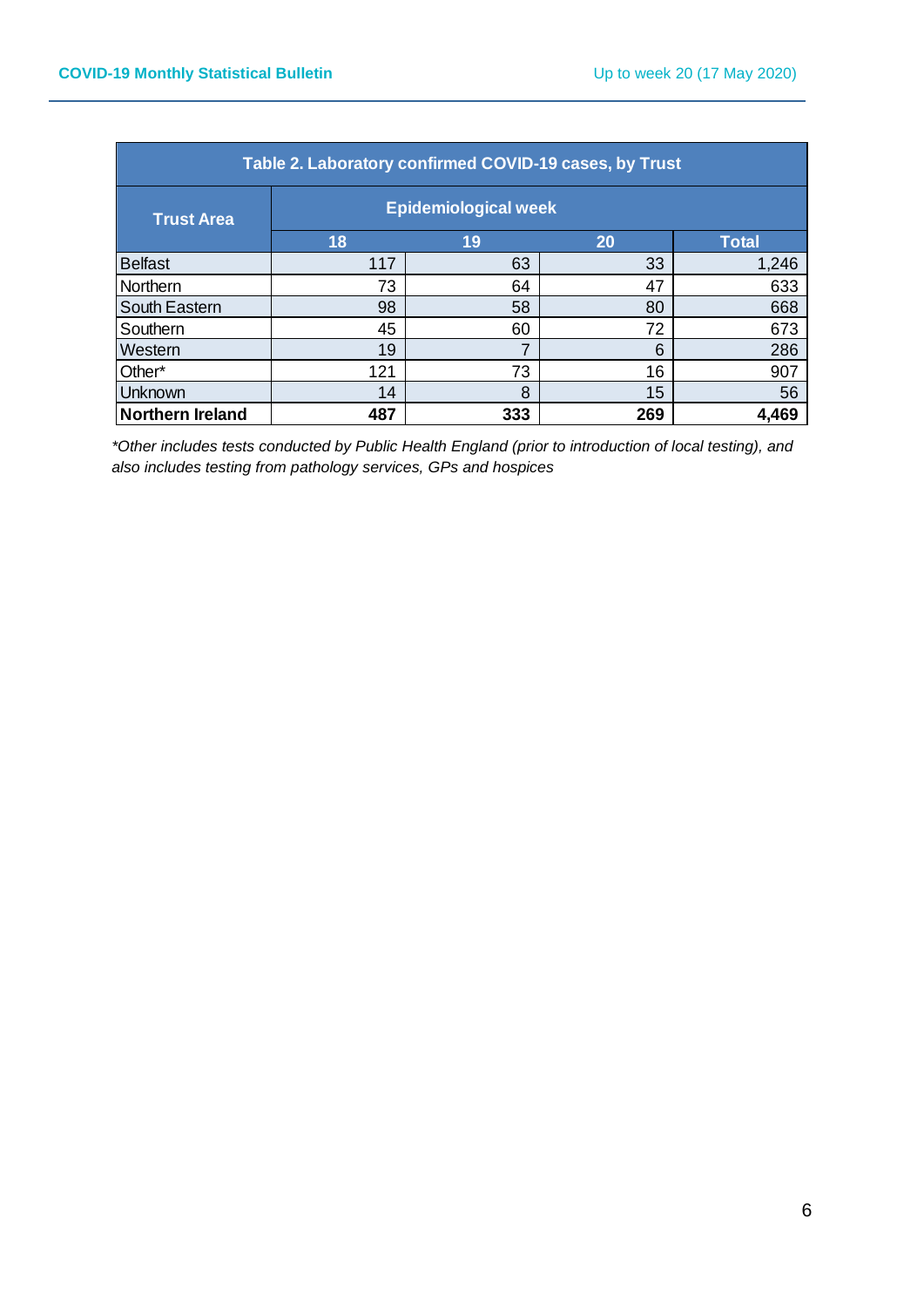



#### **Figure 3. Laboratory confirmed cases per 100,000 population, by Local Government District (LGD), 2020**

*Presentation of rates per 100,000 enables monitoring of cases taking into account different population sizes.*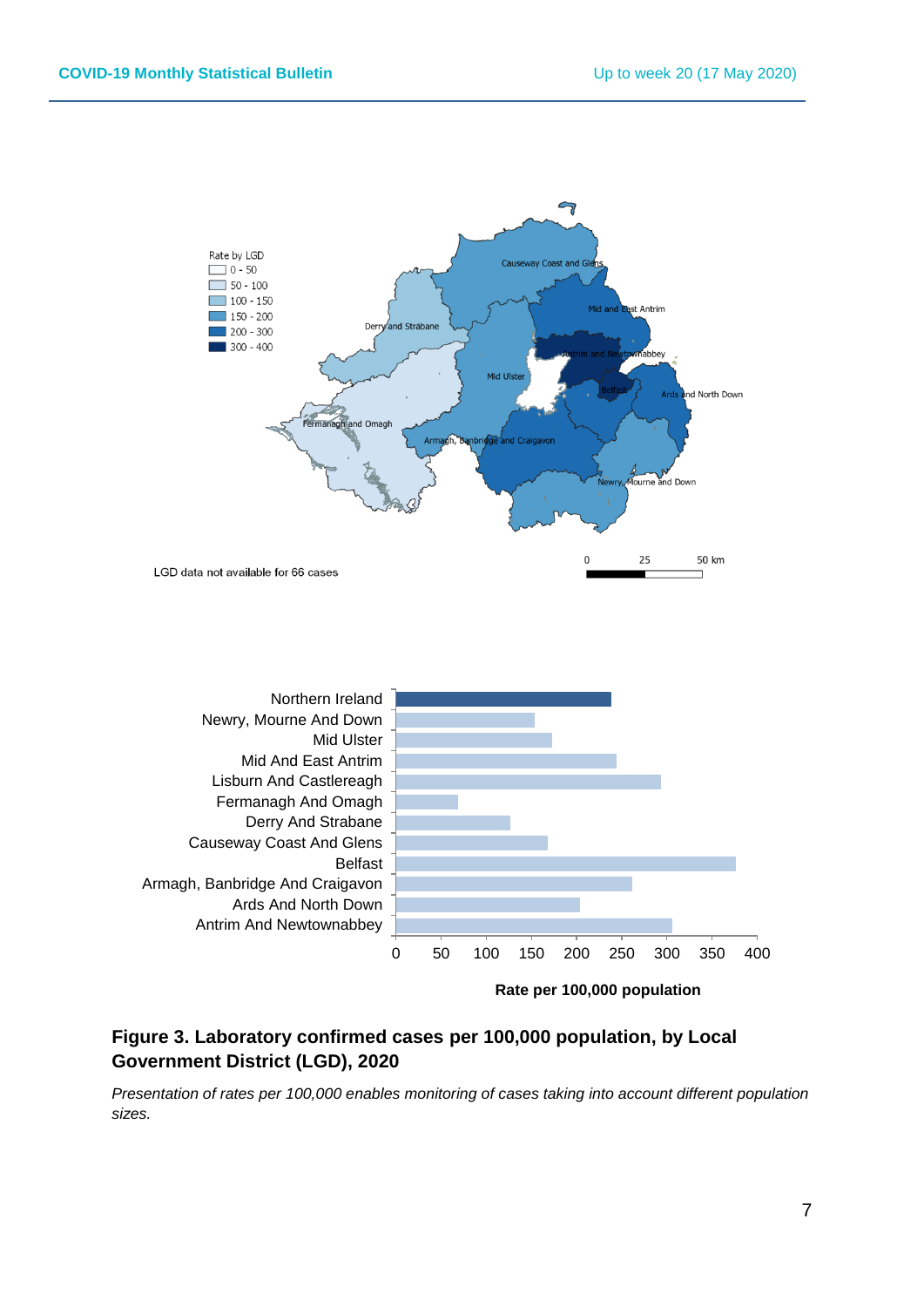

**Figure 4. Laboratory confirmed cases by deprivation category, 2020**

Figure 4 shows the number of confirmed COVID-19 cases by deprivation category from the most deprived 20% of the population to the least deprived 20% of the population.

While there is no evidence of an overall trend by deprivation groups, the highest proportion of confirmed cases to week 20 (23%) was accounted for by the least deprived 20% of the population.

*Source: HSC Trust laboratory reports*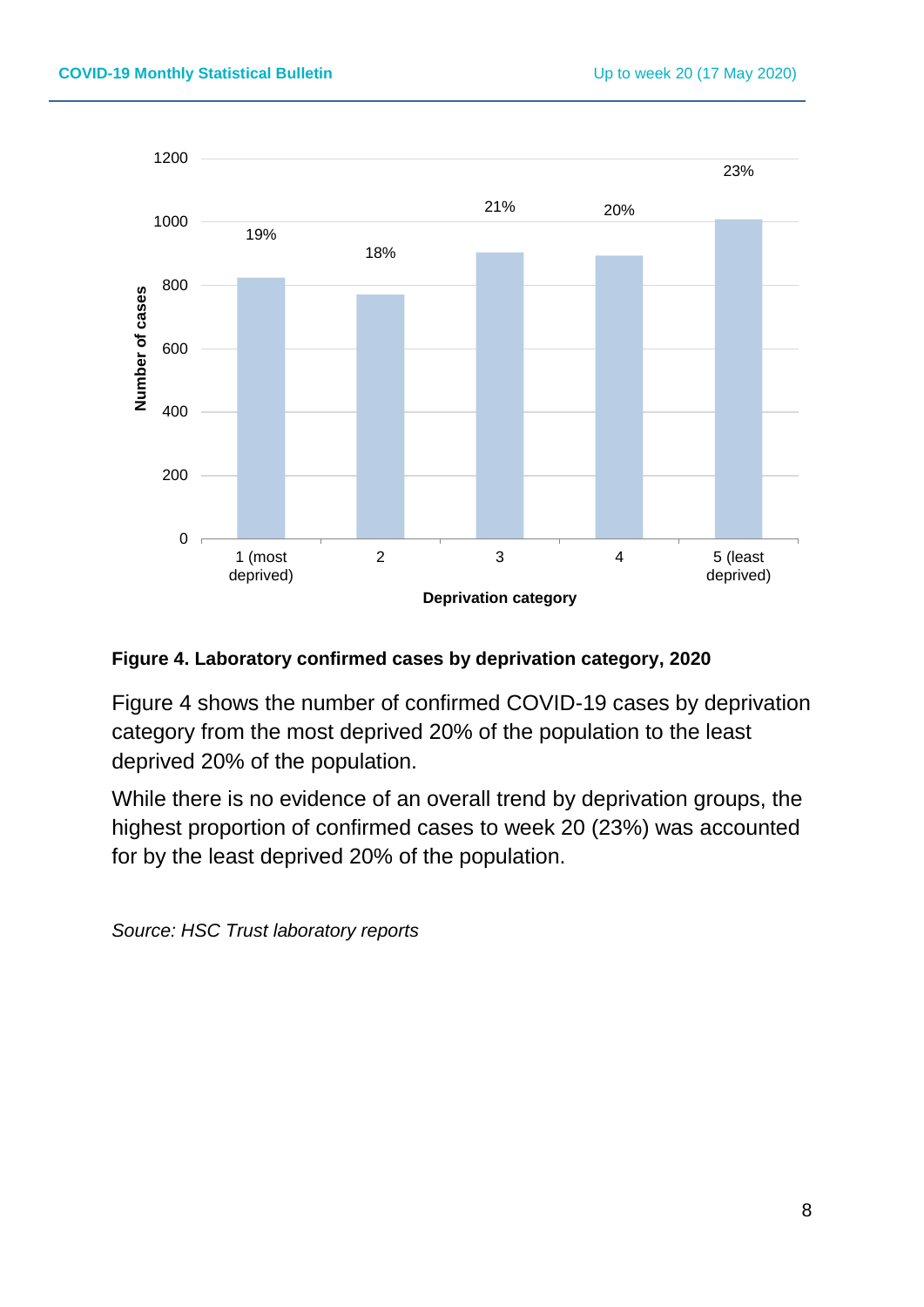

## **Care home outbreaks**

**Figure 5. Confirmed and suspected COVID-19 care home outbreaks in Northern Ireland, 2020**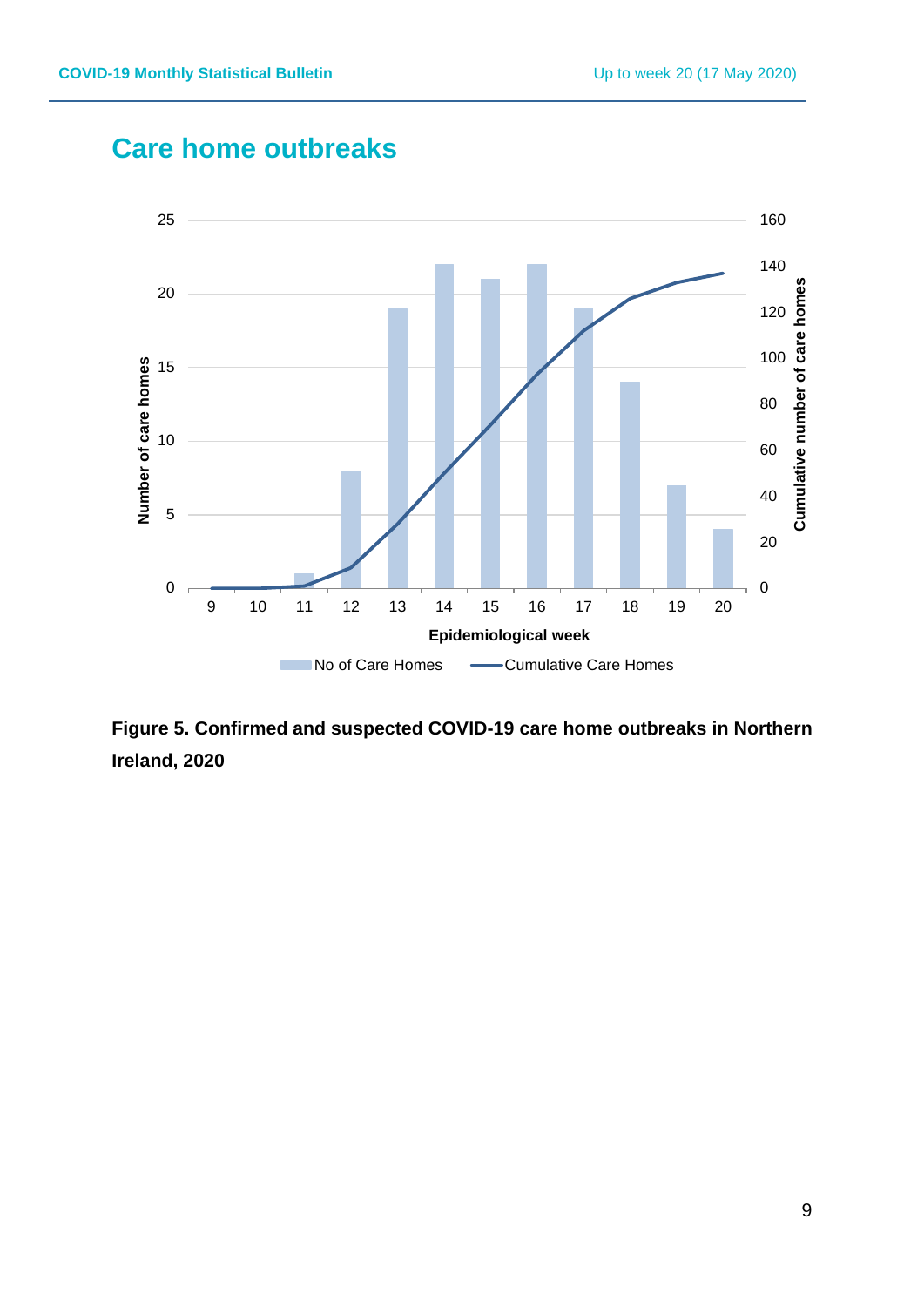

## **Figure 6. Proportion of care homes with confirmed/suspected COVID-19 in Northern Ireland by Trust, 2020**

| Table 3. Confirmed/suspected COVID-19 care home outbreaks in Northern Ireland, by<br><b>Trust</b> |                                                 |                                      |                                   |  |
|---------------------------------------------------------------------------------------------------|-------------------------------------------------|--------------------------------------|-----------------------------------|--|
| <b>Trust Area</b>                                                                                 | <b>Cumulative total of</b><br>outbreaks in 2020 | <b>Total number of care</b><br>homes | % of care homes<br>with outbreaks |  |
| <b>Belfast</b>                                                                                    | 32                                              | 91                                   | 35.2%                             |  |
| <b>Northern</b>                                                                                   | 41                                              | 131                                  | 31.3%                             |  |
| <b>South Eastern</b>                                                                              | 22                                              | 111                                  | 19.8%                             |  |
| <b>Southern</b>                                                                                   | 28                                              | 79                                   | 35.4%                             |  |
| <b>Western</b>                                                                                    | 14                                              | 71                                   | 19.7%                             |  |
| Northern Ireland                                                                                  | 137                                             | 483                                  | 28.4%                             |  |

To week 20, 28.4% of all Northern Ireland care homes reported a suspected/confirmed COVID-19 outbreak. Belfast (HSCT) has reported the highest proportion of care homes with suspected/confirmed COVID-19 outbreaks (35.2%).

*Source: PHA Health Protection duty room reports from care homes*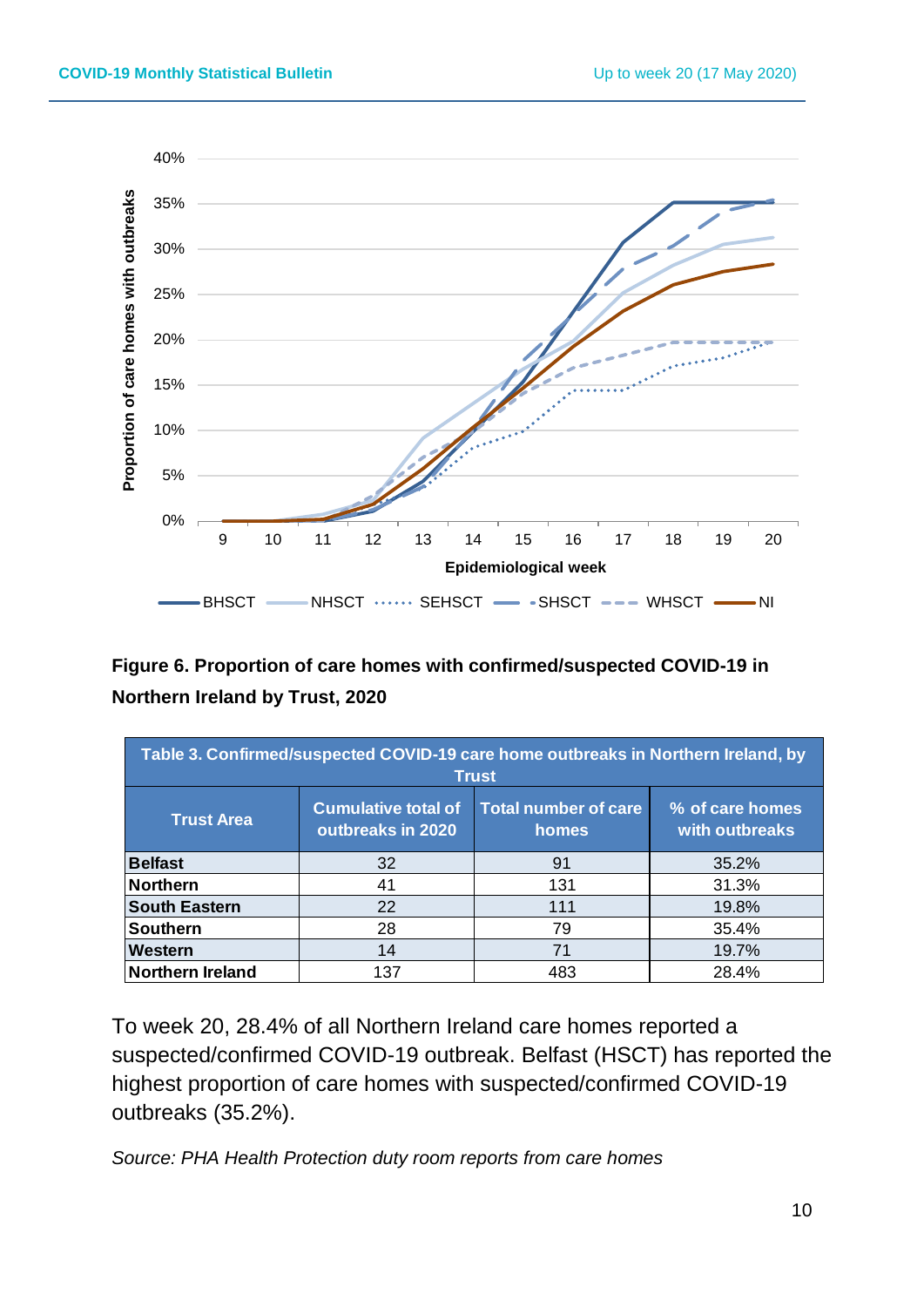

## **Primary care syndromic surveillance**

## **Figure 7. In-hours consultation rates for influenza- like illness (ILI), acute respiratory infections (ARI) and COVID-19**

The ARI consultation rate trend during 2019/20 increased from week 40 to a peak in week 48 (284.1 per 100,000 population), before declining. The trend pattern for ILI is similar although rates are much smaller. The peak occurred earlier than the previous five year average reflecting the earlier 2019/20 influenza season.

In week 11 ARI consultation rates dramatically fell from 182.8 per 100,000 to 66.6 per 100,000 in week 12, which coincides with the introduction of self-isolation advice, the stay at home directive ("lockdown") and a change to primary care delivery in managing COVID-19 cases.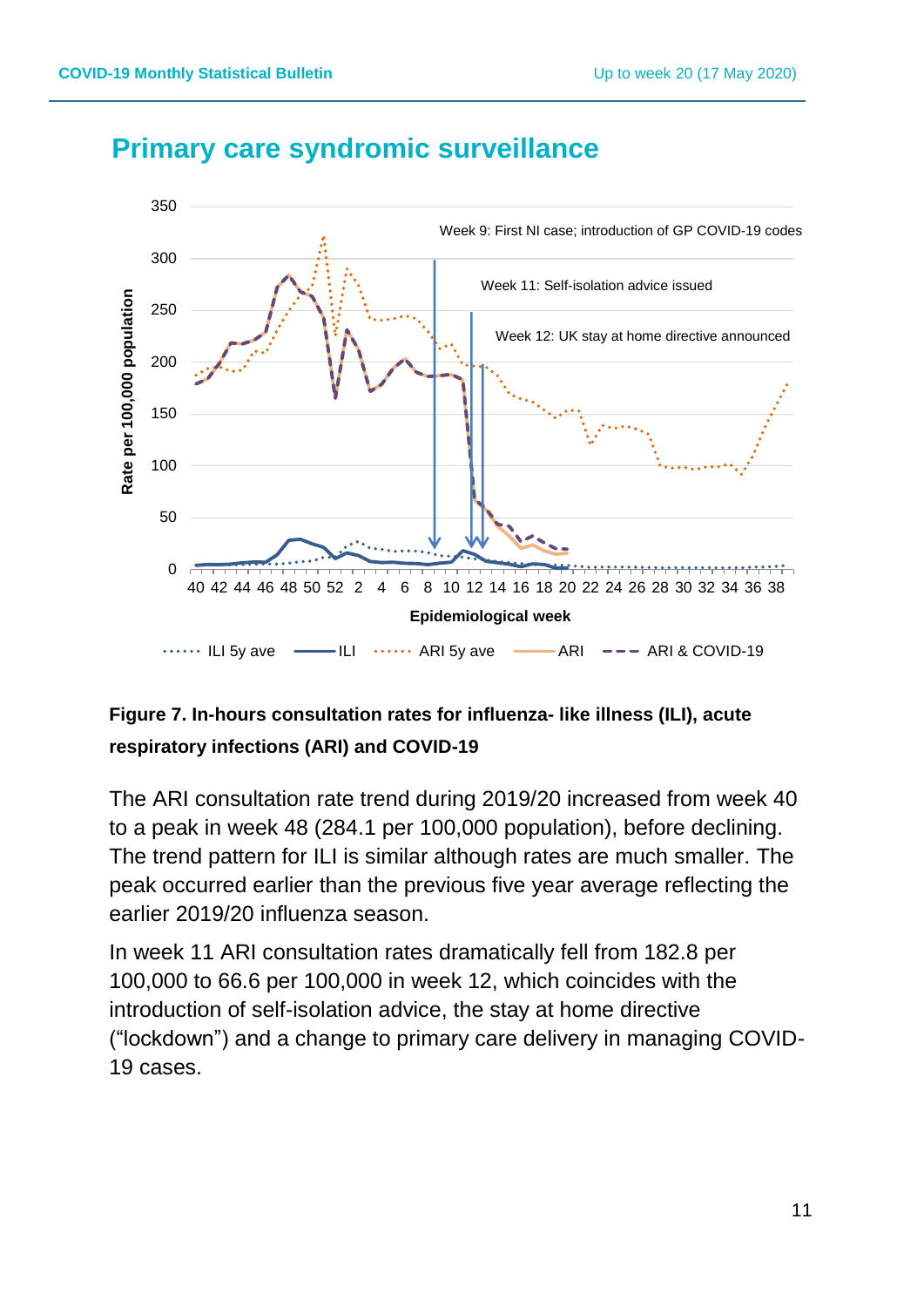

**Figure 8. Out-of-hours (OOH) consultation Figure 9. Out-of-hours (OOH) consultation rates for ARI, 2018/19 – 2019/20 rates for COVID-19, 2020**

The ARI consultation rate in primary care out-of-hours (OOH) trend during 2019/20 increased from week 40 to a peak in week 52 (144.2 per 100,000 population), before declining. In week 10 ARI consultation rates in OOH increased from 76.0 to 108.1 per 100,000 by week 12, before dramatically falling again to 55.2 per 100,000 in week 13. This follows a similar trend to in-hours consultations.

The COVID-19 consultation rate in OOH centres during 2020 started increasing from week 17. It peaked in week 18 at 14.4 per 100,000 before declining. A similar trend was seen in terms of proportion of calls related to COVID-19, though this proportion has so far remained small. This trend coincides with the introduction of GP COVID-19 codes and the change from using established respiratory codes, such as ARI, to COVID-19.

## Sentinel Testing

As part of pilot work for the COVID-19 sentinel testing programme, 71 samples from the flu spotter programme were tested retrospectively (swabbed 27 December 2019 - 12 March 2020). None were positive for SARS-CoV2: 96% were negative and the other 4% did not have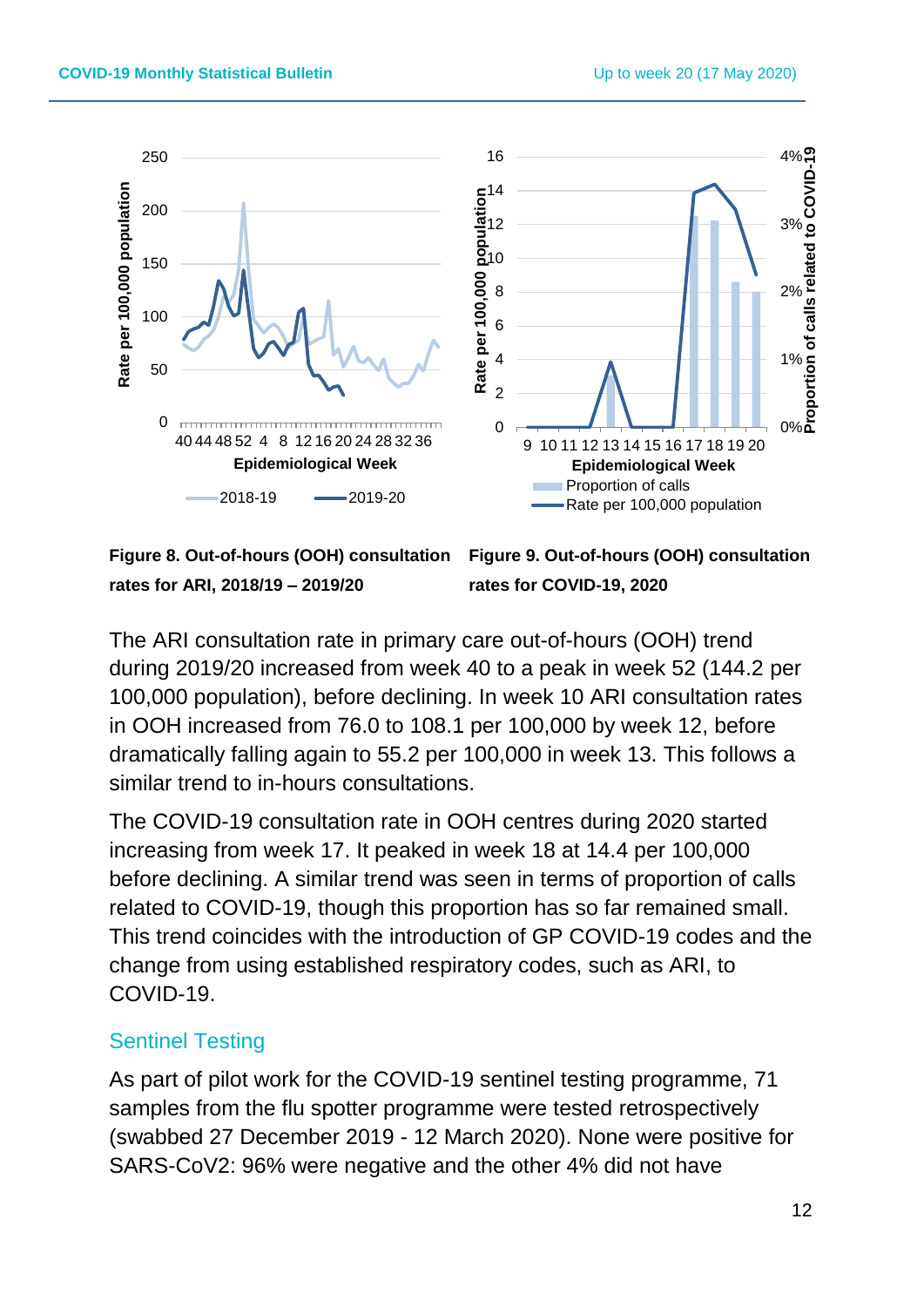sufficient sample remaining to be tested. This would suggest that SARS-CoV2 was not circulating undetected in Northern Ireland before the first case was confirmed.

*Source: Apollo; Wellbeing Software & flu spotter programme*



## **Critical care surveillance**

**Figure 10. ICU/HDU COVID-19 cases by sample result week, 2020**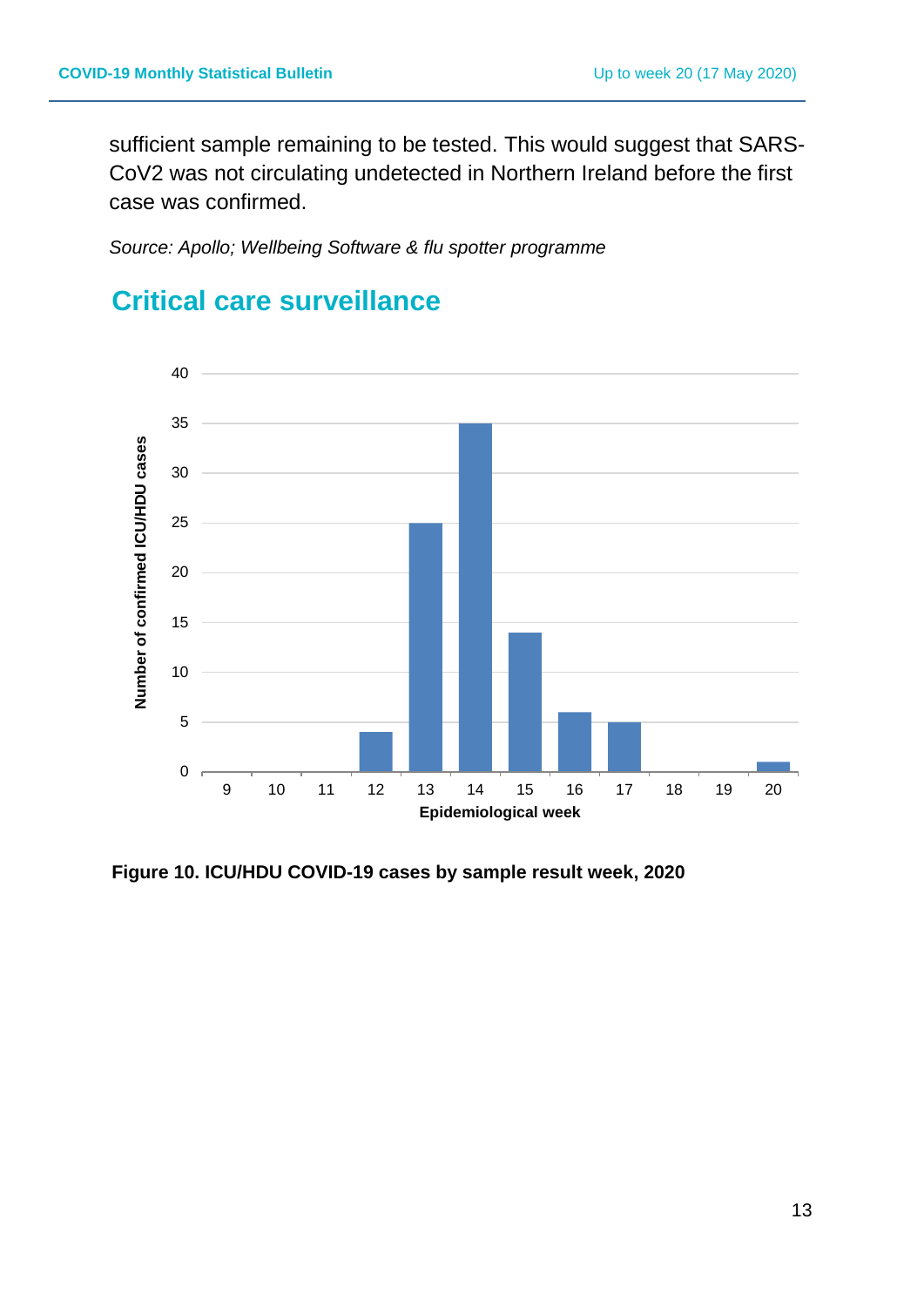

**Figure 11. ICU/HDU COVID-19 cases, by age and sex, 2020**

To week 20, there have been 90 admissions to critical care with confirmed SARS-CoV2 reported to the PHA. Week 14 saw the highest number of ICU admissions with a positive result.

Of the 90 admissions, 77% (n=69) were male. The ages ranged from 28 years to 81 years, with a median age of 58 years and a mean age of 57 years old.

*Source: PHA COVID-19 critical care surveillance online reporting system*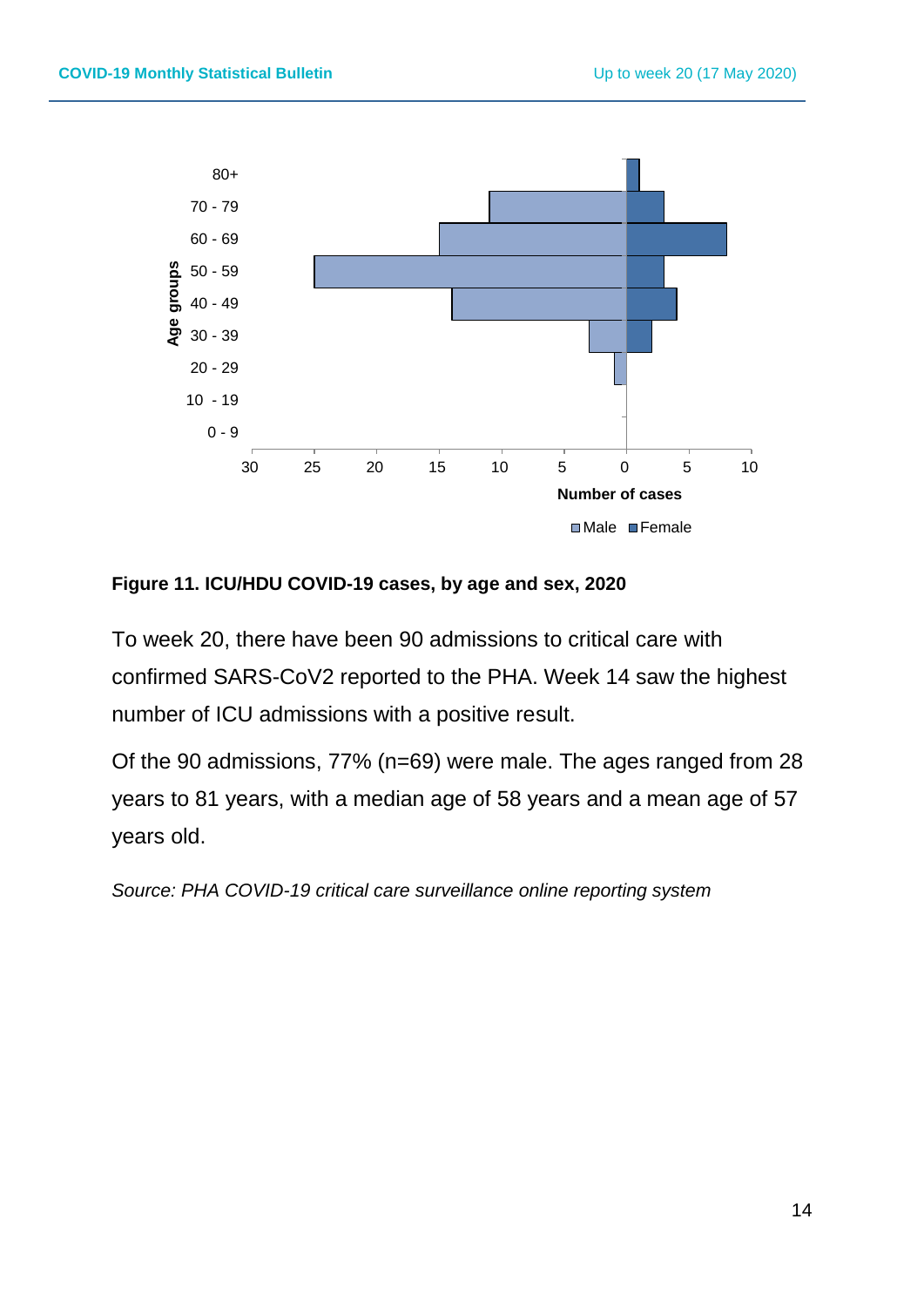## **Mortality surveillance**

## **Medical Certificate of Cause of Death for confirmed / suspected COVID-19**

The Northern Ireland Statistics and Research Agency (NISRA) provide the weekly number of **registered respiratory and COVID-19 deaths each Friday [\(here\)](https://files.nisra.gov.uk/Births,%20Deaths%20and%20Marriages/Weekly-Deaths-Dashboard.html).** In week ending 8 May 2020, the proportion of COVID-19 deaths registered was 25%, and from the beginning of 2020 to week ending 8 May 2020 the proportion of COVID-19 deaths registered was 9%.

## **All-cause excess deaths**



#### **Figure 12. Weekly observed and expected number of all-cause deaths in all ages, week 40 2018 - week 20 2020**

In 2020, excess all-cause deaths were reported in epidemiological weeks 13-19. This increase in deaths happened outside the influenza season and at a time when we know flu was not circulating. This suggests the excess mortality of this was driven mainly by COVID-19 deaths. Excess deaths were mainly in those over 65 years, which is in line with the age profile of COVID-19 deaths.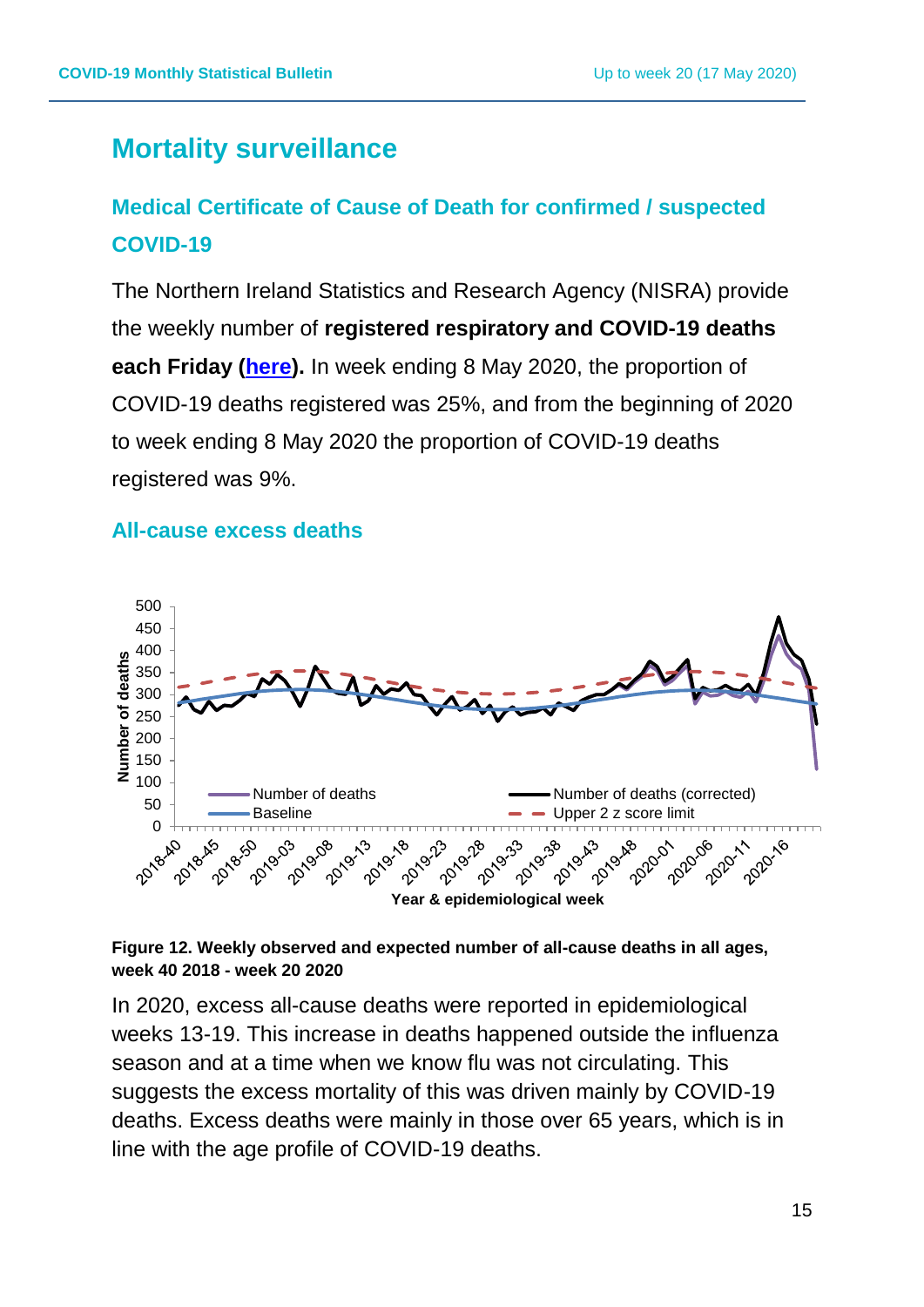Despite delay correction, reported mortality data is still provisional due to the time delay in registration and observations which can vary from week to week; not all registrations for the current week will have been included in this bulletin.

*Source: Northern Ireland Statistical Research Agency (NISRA)*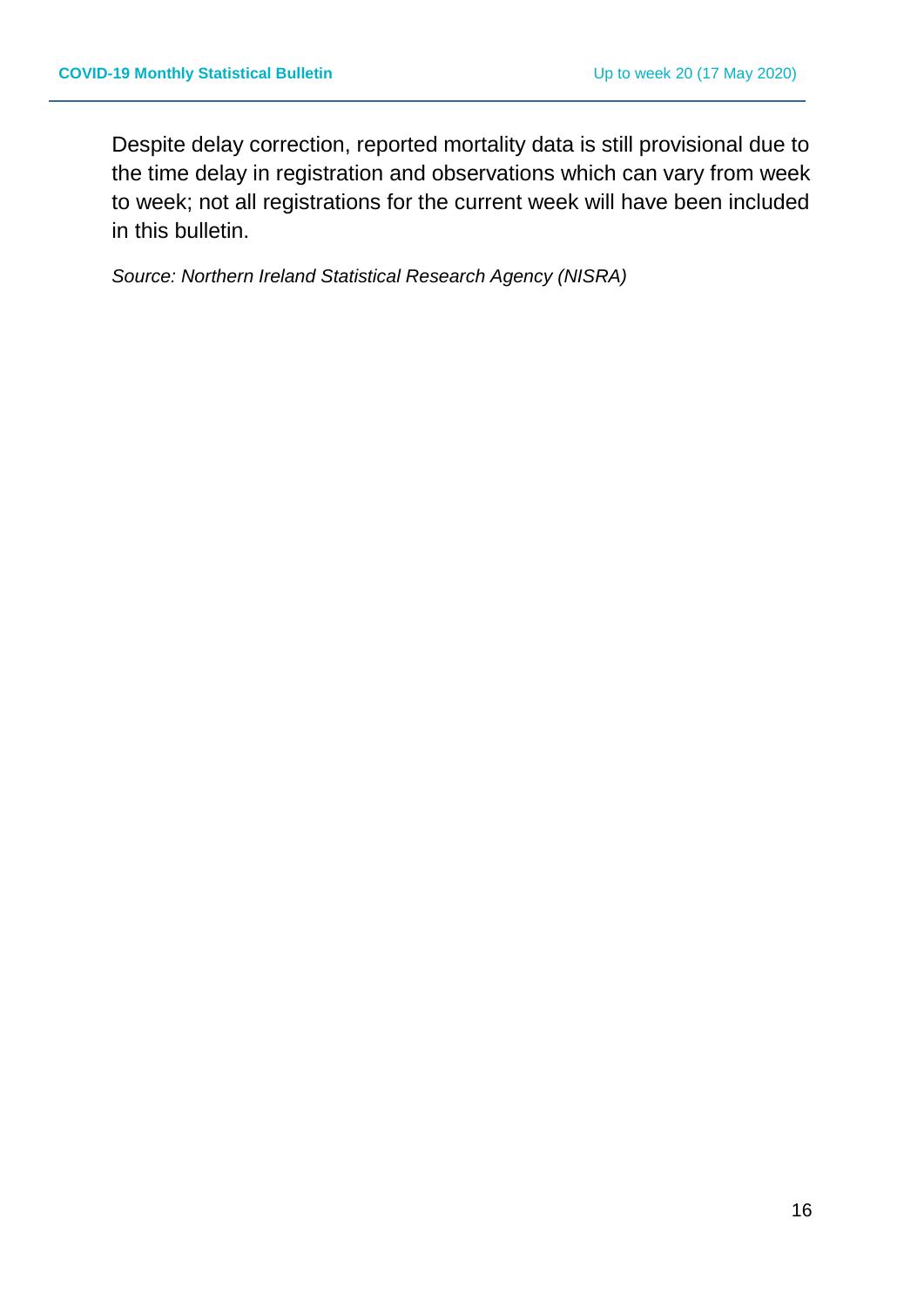

## **Testing surveillance virology**

## **Figure 13. Daily number of individuals tested for SARS-CoV2 and proportion positive, 2020**

To week 20, the total number of individuals tested was 41,851; positivity 10.7%.Overall, the proportion testing positive continues to decline from a high of 24.3% in week 16 (on 13 April 2020).

| Table 4. COVID-19 activity in Northern Ireland, Week 20, 2020 |                           |                        |                            |  |
|---------------------------------------------------------------|---------------------------|------------------------|----------------------------|--|
| <b>Period</b>                                                 | <b>Individuals tested</b> | <b>Number positive</b> | <b>Proportion positive</b> |  |
| <b>Current week</b>                                           | 6,959                     | 269                    | 3.9%                       |  |
| <b>Total</b>                                                  | 41,851                    | 4,469                  | 10.7%                      |  |

*<sup>\*</sup> Total individuals tested include those that were reported as indeterminate*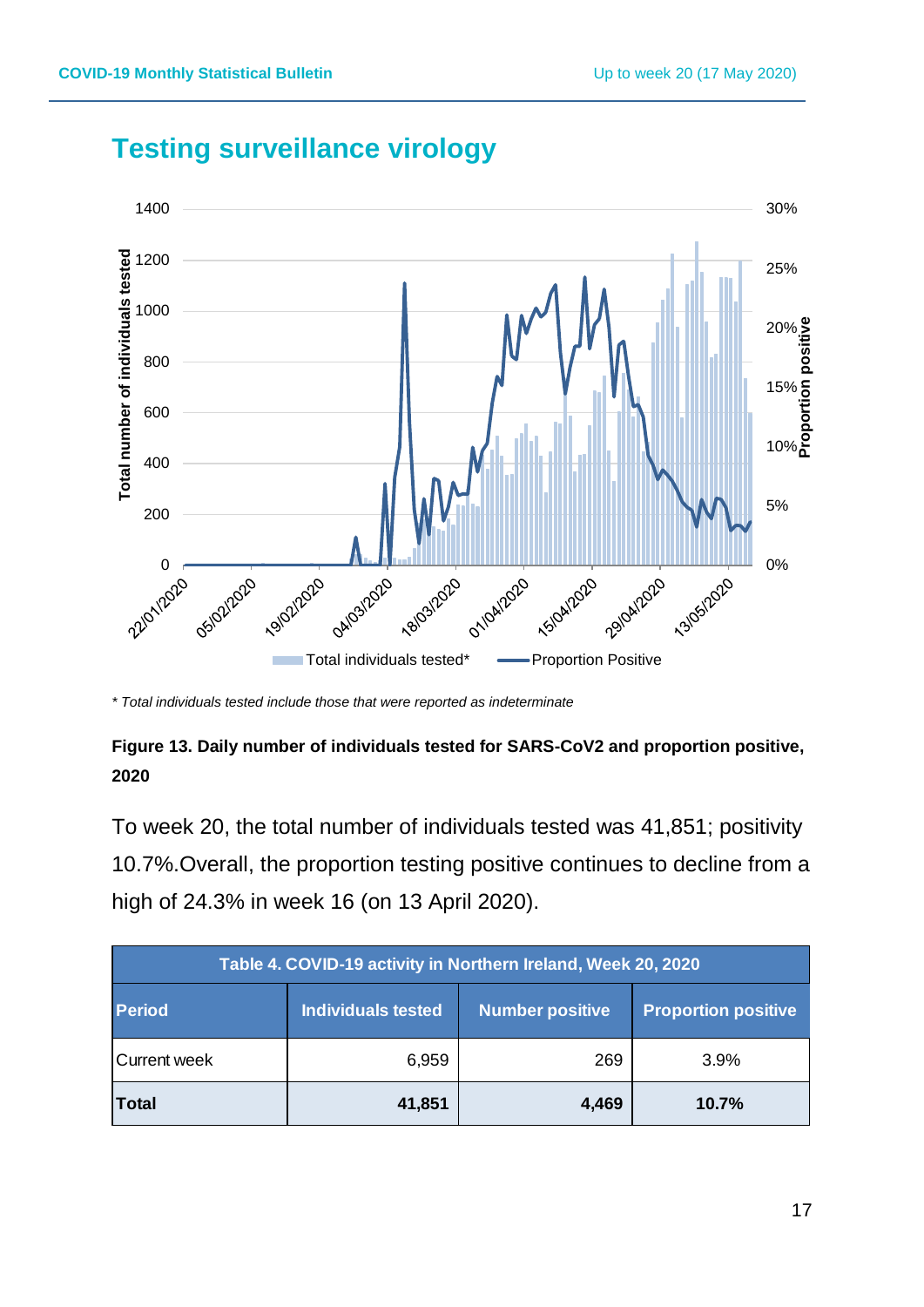## **Global situation**

Globally, up to 17 May 2020, *WHO* has been notified of 4,525,497 confirmed cases of COVID-19, including 307,395 related deaths.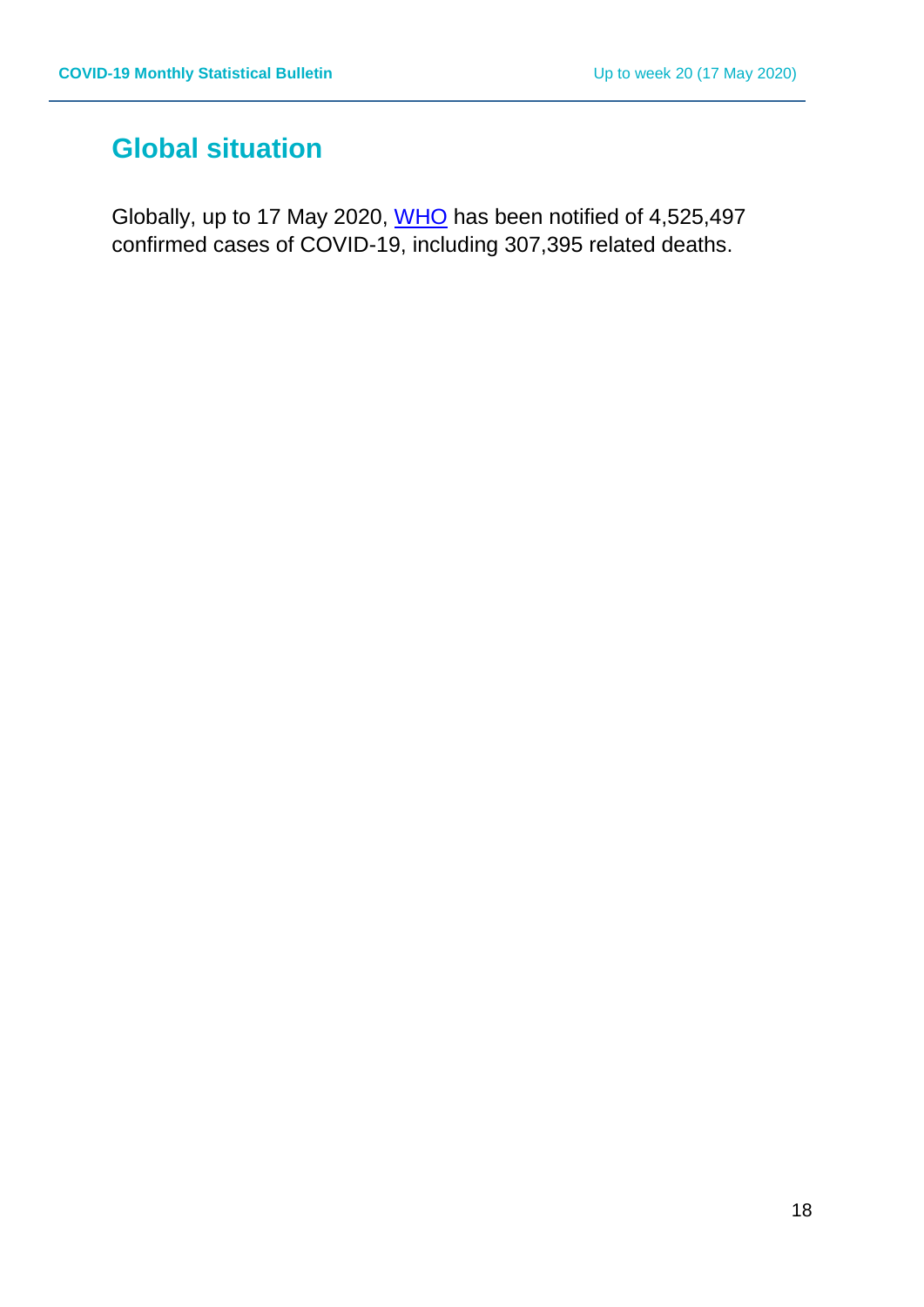## **Appendix**

 $\overline{a}$ 

## **PHA Health Protection COVID-19 surveillance systems**

The PHA Health Protection Directorate has established the following surveillance systems to monitor COVID-19 activity across the spectrum of community and heath care settings. As new systems are developed they will be added to this report.

#### **Routine laboratory surveillance**

SARS-CoV2 testing was first developed by the National Reference Laboratory (Public Health England) for all of the United Kingdom on 24 January 2020. On 7 February 2020, SARS-CoV2 testing was developed locally by the Regional Virus Laboratory, Belfast Health and Social Care (HSC) Trust and performed testing across Northern Ireland. Since 23 March, 28 March and 3 April respectively, Northern HSC Trust, Southern HSC Trust and Western HSC Trust laboratories, have been performing SARS-CoV2 testing.

The PHA Health Protection Directorate laboratory surveillance system collates SARS-CoV2 laboratory data on all tests from HSC Trust laboratories.

As an individual may have more than one test for clinical purposes, the laboratory data is then collated to enable monitoring of individuals rather than tests performed by laboratories. This is done using the Organism-Patient-Illness-Episode (OPIE) principle, a standard approach used across the UK. **3** The episode length used nationally is 6 weeks (42 days), and is being reviewed as more data becomes available.

If an individual is infected on two separate occasions by the same organism (within the episode of infection) they will be represented by one distinct record. The exception to this is if the first result is negative which is followed by a positive result on a second occasion, the positive

**<sup>3</sup>** Public Health England. 2016. Laboratory reporting to Public Health England: A guide for diagnostic laboratories. [ONLINE] Available at:

https://assets.publishing.service.gov.uk/government/uploads/system/uploads/attachment\_data/file/739854/PHE\_ Laboratory\_Reporting\_Guidelines.pdf. [Accessed 21 April 2020]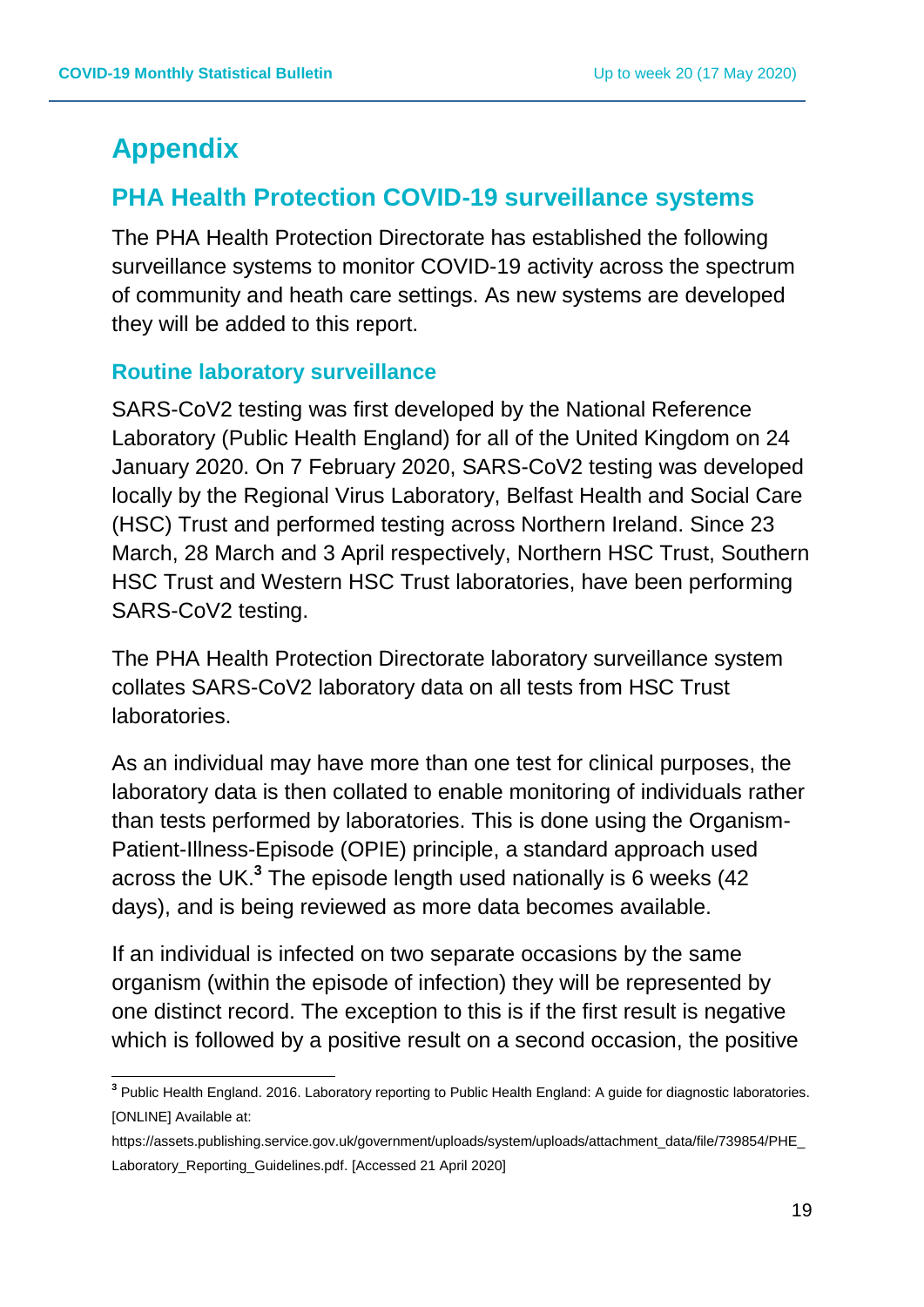result will be recorded rather than the negative. If an individual is infected on two separate occasions by the same organism (outside the episode of infection with recovery implied) they will be represented by two distinct records, regardless of the test result.

All laboratories report a standardised data set which includes individual demographics, test result and source (location) at the time the specimen was taken. Data is collated to produce information on the number and trend of individuals tested at HSC Trust laboratories and the number and trend of confirmed cases in Northern Ireland and at HSC Trust or Local Government District level, by age and sex.

#### **Care home outbreak surveillance**

A care home is a term that includes all nursing homes and residential homes in Northern Ireland that are registered with the Regulation and Quality Improvement Agency (RQIA) and can either be HSC Trust or independent sector owned.

All care homes have a requirement to notify the PHA Health Protection duty room of suspected outbreaks of any infectious disease. A suspected outbreak of COVID-19 occurs when two or more residents and/or staff meet the case definitions for suspected COVID-19, confirmed COVID-19, influenza-like illness or worsening shortness of breath.

The PHA Health Protection Directorate care home outbreak surveillance system collects and collates data on all initial notifications of suspected COVID-19 outbreaks from the duty room clinical records.

The care home COVID-19 outbreak surveillance system is updated every day to reflect public health management. If the risk assessment subsequently excludes an outbreak from the initial notification then the surveillance data will be updated.

Currently, care homes with multiple facilities, nursing and residential, but the same name may be reported as one outbreak, rather than two (if both units are affected) which may underestimate the number of care homes affected.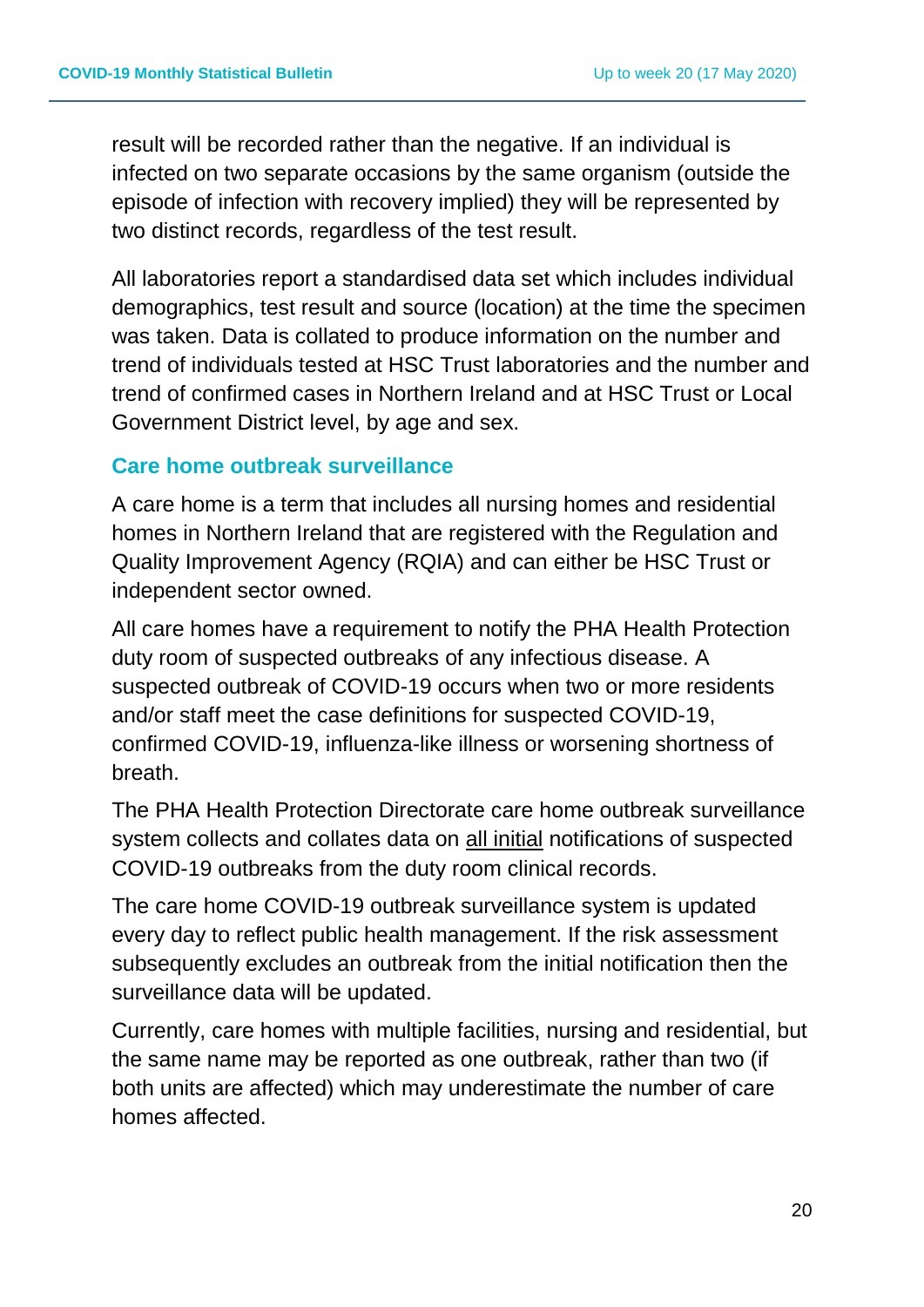## **Primary care surveillance**

#### **a. GP in-hours respiratory syndromic surveillance**

The GP in-hours respiratory-related syndromic surveillance system collects and analyses anonymised respiratory-related data from over 320 GP practices via the Apollo GP Flu Surveillance System (Wellbeing Software), hereafter referred to as Apollo. This covers approximately 98% of the population.

Based on standardised definitions and extracted using READ codes in the GP Clinical Systems, respiratory-related data is collected on:

- Influenza Like Illness (ILI)
- Acute Respiratory Infections (ARI)
- Suspected COVID-19 (introduced late March 2020).

Data is analysed on a weekly basis to produce trends of ARI, ILI and COVID-19 consultation rates for Northern Ireland and at HSC Trust level.

#### **GP out-of-hours syndromic surveillance**

The GP respiratory-related syndromic surveillance system collects and analyses anonymised ARI, ILI and COVID-19 data from five OOH practices via Apollo. This system covers 100% of the population and complements the existing GP surveillance systems that cover in-hours consultations.

Data is analysed on a weekly basis to produce trends of ARI, ILI and COVID-19 consultation rated for Northern Ireland and at HSC Trust level. The system also monitors the number of unscheduled visits and calls to GPs every day during evenings, overnight, on weekends and on public holidays.

#### **b. Sentinel testing**

The GP sentinel testing surveillance system builds on the existing flu sentinel testing system where 36 general practices ('spotter' practices), representing approximately 11% of practices across Northern Ireland,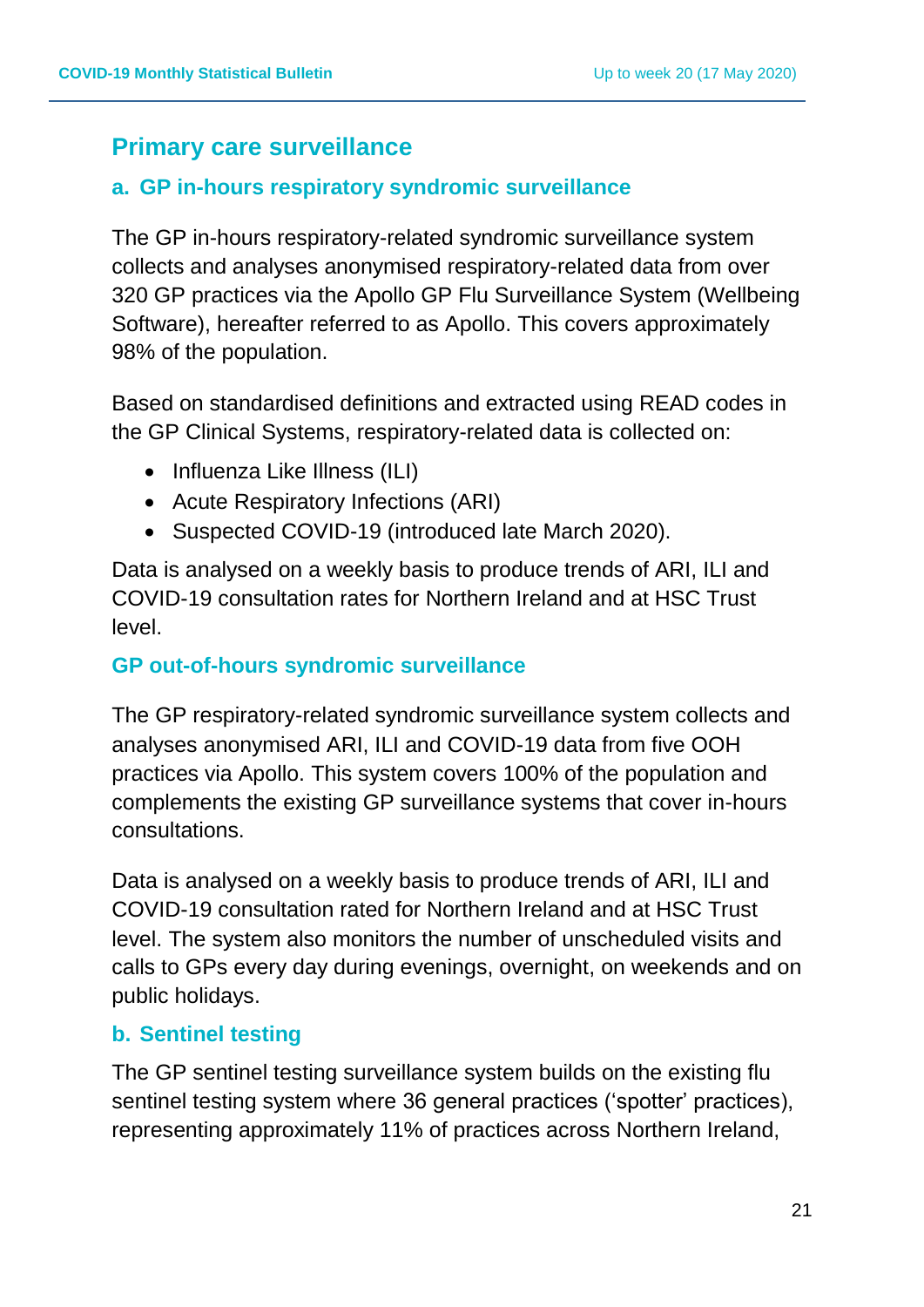are commissioned to carry out flu testing in suspected influenza-like illness.

Individuals registered at a spotter practice with symptoms of suspected COVID-19 and who are well enough to self-care in their own home are referred to a Trust testing facility for testing. The service commenced in 13 spotter practices in Belfast and South Eastern HSC Trust locality at the end of April and is currently being rolled out to the other 23 practices in Northern, Southern and Western HSC Trust localities.

Laboratories reports from spotter practices are identified from the laboratory (virology) surveillance and are collated to produce information on the number of individuals tested and the number of confirmed cases.

## **Critical care surveillance**

The PHA Health Protection COVID-19 critical care online reporting system captures the incidence of COVID-19 infections in critical care and aims to improve the understanding of severe disease.

This system should complement critical care data collected by the Health and Social Care Board for service planning purposes and the publicly available reports on COVID-19 in critical care in Northern Ireland by the Intensive Care National Audit and Research Centre (iCNARC) [\(here\)](https://www.icnarc.org/Our-Audit/Audits/Cmp/Reports).

Data is collected on all individuals admitted to an Intensive Care Unit (ICU) or High Dependency Unit (HDU) with a positive SARS-CoV2 result, from either before or during the ICU/HDU admission.

As the online reporting system is newly developed, the quality of the data will continue to improve as it is validated against other information sources.

## **Mortality surveillance**

**Medical Certificate of Cause of Death for confirmed/suspected COVID-19**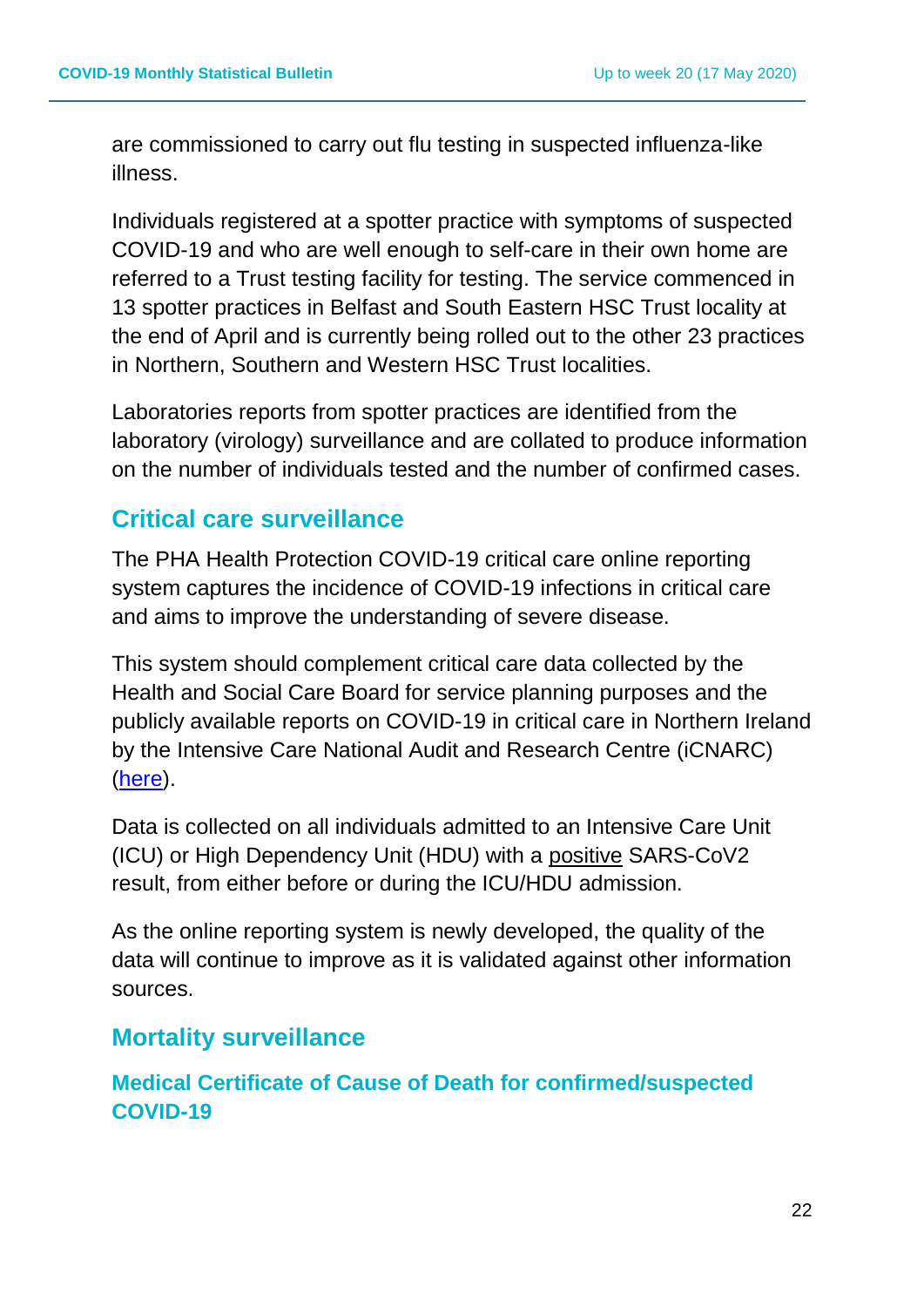The traditional method for examining the number of deaths, and the range of causes of death, takes information from death certificates that are reported to the General Registrar's Office (GRO). The death certificate contains two parts. Part 1 describes the immediate causes of death and Part 2 provides information on related conditions that may also have contributed to death. The numbers of deaths from COVID-19 are based on COVID-19 being recorded on any part of the death certificate (i.e. Part 1 or Part 2).

These include all deaths in which a doctor feels that COVID was either a direct or indirect cause of death. It includes confirmed cases (deaths with a positive laboratory result) and probable or suspected cases, where a doctor assesses that COVID was a cause of death but there is either no lab test or the test was negative. It captures deaths in all settings, such as hospitals, care homes, hospices and the community. It takes up to five days for most deaths to be certified by a doctor, registered and the data processed, meaning these deaths will be reported on about a week after they occurred.

#### **All-cause excess deaths**

The PHA Health Protection Directorate reports the weekly number of excess deaths from any cause for Northern Ireland using the Mortality Monitoring in Europe (EuroMOMO) model. EuroMOMO provides a coordinated, timely and standardised approach to monitoring and analysing mortality data across the UK and Europe, to ensure that signals are comparable between countries. Further information is available at:<https://www.euromomo.eu/>

Based on mortality data supplied by NISRA, EuroMOMO produces the number of expected and observed deaths every week, corrected for reporting delay and standardised for the population by age group and region. Excess mortality is reported if the number of observed deaths exceeds the number of expected deaths, and is defined as a statistically significant increase in the number of deaths reported over the expected number for a given point in time.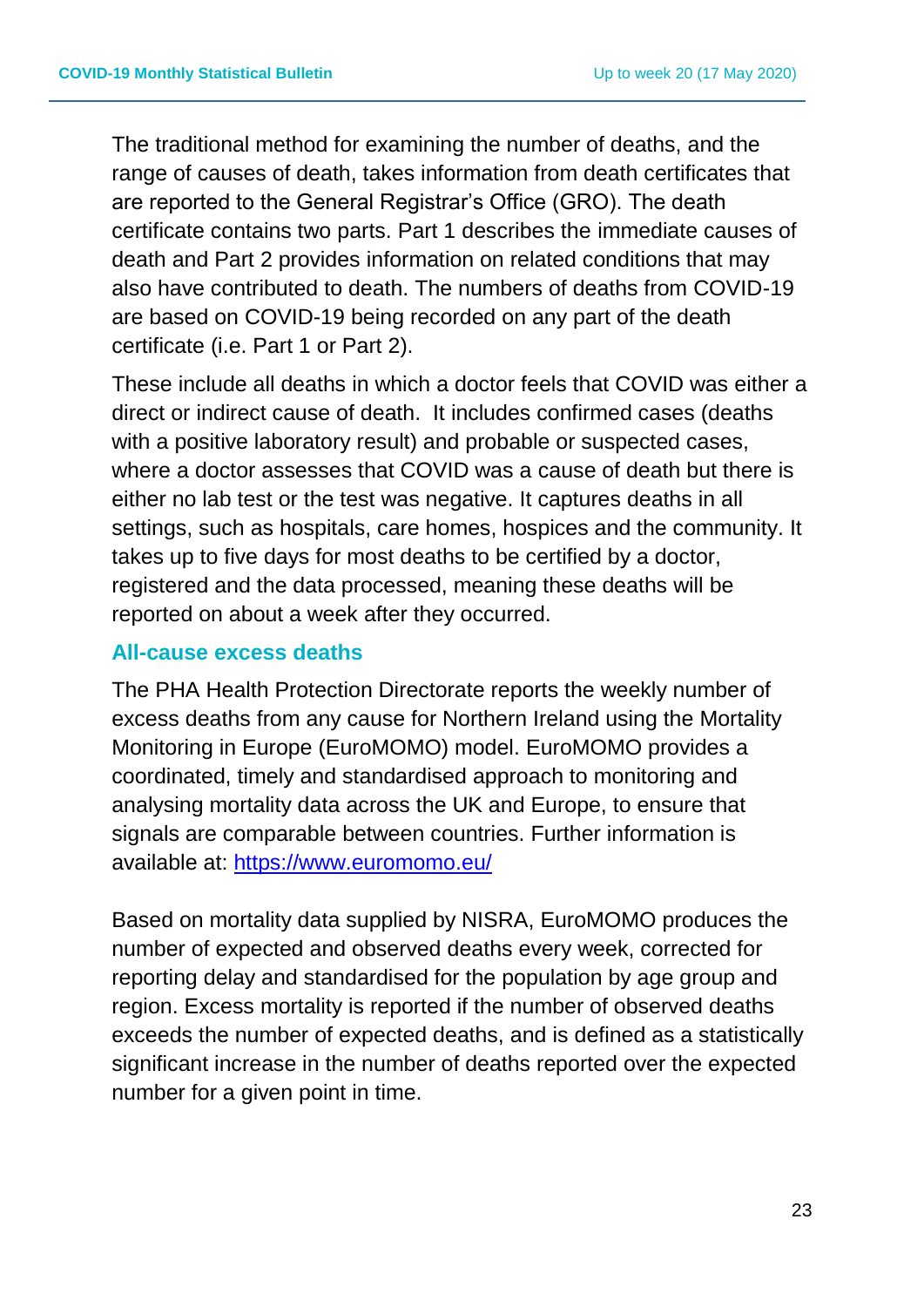## **Case definitions**

Case definitions are determined by Public Health England, on the advice of NERVTAG. As the pandemic evolves and more evidence emerges the definitions will change to ensure individuals are appropriately identified.

## **Suspected case of COVID-19 (as of 18 May 2020)**

In the community, an individual with:

- new continuous cough and/or
- high temperature
- a loss of, or change in, your normal sense of taste or smell (anosmia)

Requiring admission to hospital, an individual with:

- clinical or radiological evidence of pneumonia **or**
- acute respiratory distress syndrome **or**
- influenza like illness

#### **Confirmed case of COVID-19**

An individual with clinical symptoms and a positive SARS-CoV2 specimen result.

#### **Critical care COVID-19 case**

A case that has either been admitted to an ICU/HDU in Northern Ireland with a pre-existing positive result for SARS-CoV2, or received a positive result for SARS-CoV2 post-admission to ICU/HDU.

## **Medical Certificate of Cause of Death for confirmed/suspected COVID-19**

NISRA define a death associated with COVID-19 as one where COVID-19 or suspected COVID-19 was mentioned anywhere on the death certificate, including in combination with other health conditions.

#### **Influenza-like Illness (ILI)**

Acute respiratory disease with sudden onset of symptoms and: